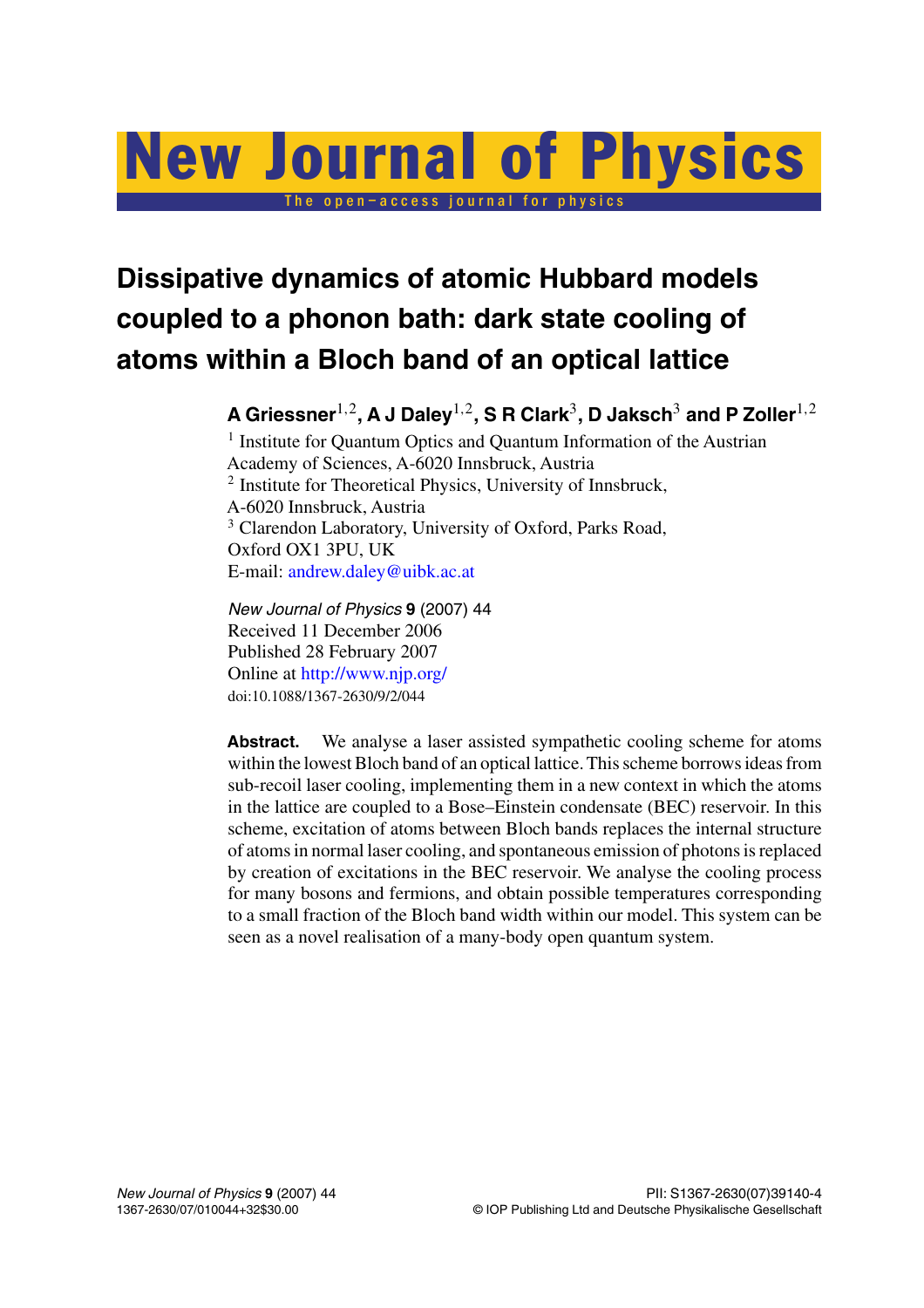## **Contents**

|                        | 1. Introduction                                               |                                        | $\overline{2}$          |
|------------------------|---------------------------------------------------------------|----------------------------------------|-------------------------|
|                        | 2. Laser cooling                                              |                                        | $\overline{\mathbf{4}}$ |
|                        |                                                               |                                        | 5                       |
|                        |                                                               |                                        | $\overline{7}$          |
|                        |                                                               | 3. Raman cooling in an optical lattice | 8                       |
|                        |                                                               |                                        | 9                       |
|                        |                                                               |                                        | 11                      |
|                        |                                                               |                                        | 13                      |
|                        | 4. Single particle cooling                                    |                                        | 16                      |
|                        |                                                               |                                        | 16                      |
|                        |                                                               |                                        | 17                      |
|                        |                                                               | 5. Many particle cooling               | 19                      |
|                        |                                                               |                                        | 20                      |
|                        | 6. Realizing cold strongly–interacting gases                  |                                        | 23                      |
|                        |                                                               |                                        | 24                      |
|                        |                                                               |                                        | 25                      |
| 7.                     | Spatial sideband cooling in a harmonic trap                   |                                        | 25                      |
| 8.                     | <b>Conclusions</b>                                            |                                        | 28                      |
| <b>Acknowledgments</b> |                                                               |                                        | 28                      |
|                        | <b>Appendix A. Adiabatic elimination of the excited state</b> |                                        |                         |
|                        | <b>Appendix B. Derivation of the master equation</b>          |                                        |                         |
|                        | <b>Appendix C. Derivation of the QBME</b>                     |                                        |                         |
|                        | <b>References</b>                                             |                                        |                         |

## **1. Introduction**

New frontiers in atomic physics have often been enabled by the development of new cooling techniques. Examples are provided by laser cooling and evaporative cooling [\[1](#page-30-0)]–[\[4](#page-30-0)], which underly the exciting experimental advances to realize Bose–Einstein condensates (BEC) and quantum degenerate Fermi gases of atoms and molecules  $[5]-[15]$  $[5]-[15]$  $[5]-[15]$  $[5]-[15]$ <sup>4</sup> Recently, quantum degenerate gases of bosons and fermions have been loaded into optical lattices in one, two- and three-dimensional (2D, 3D) configurations [\[16](#page-31-0)]–[\[25](#page-31-0)]. This makes it possible to realize atomic Hubbard dynamics with controllable parameters, opening the door to the study (and simulation) of strongly correlated systems with cold atoms. Control via external fields allows the engineering of atomic lattice Hamiltonians for boson, fermion and spin models [\[26\]](#page-31-0)–[[28\]](#page-31-0), which for a long time have been the focus of research in theoretical condensed matter physics. However, one of the most challenging obstacles in the realization of some of the most interesting condensed matter systems in current experiments is the need for lower temperatures of the atoms *within a Bloch band* of the optical lattice [[29\]](#page-31-0).<sup>5</sup>

 $<sup>4</sup>$  For a review, see Insight section in [\[5](#page-30-0)].</sup>

<sup>&</sup>lt;sup>5</sup> For example, the realization of a d-wave superconductor requires temperatures on the order of 4% of the Bloch band width (for details see [\[54](#page-31-0)]).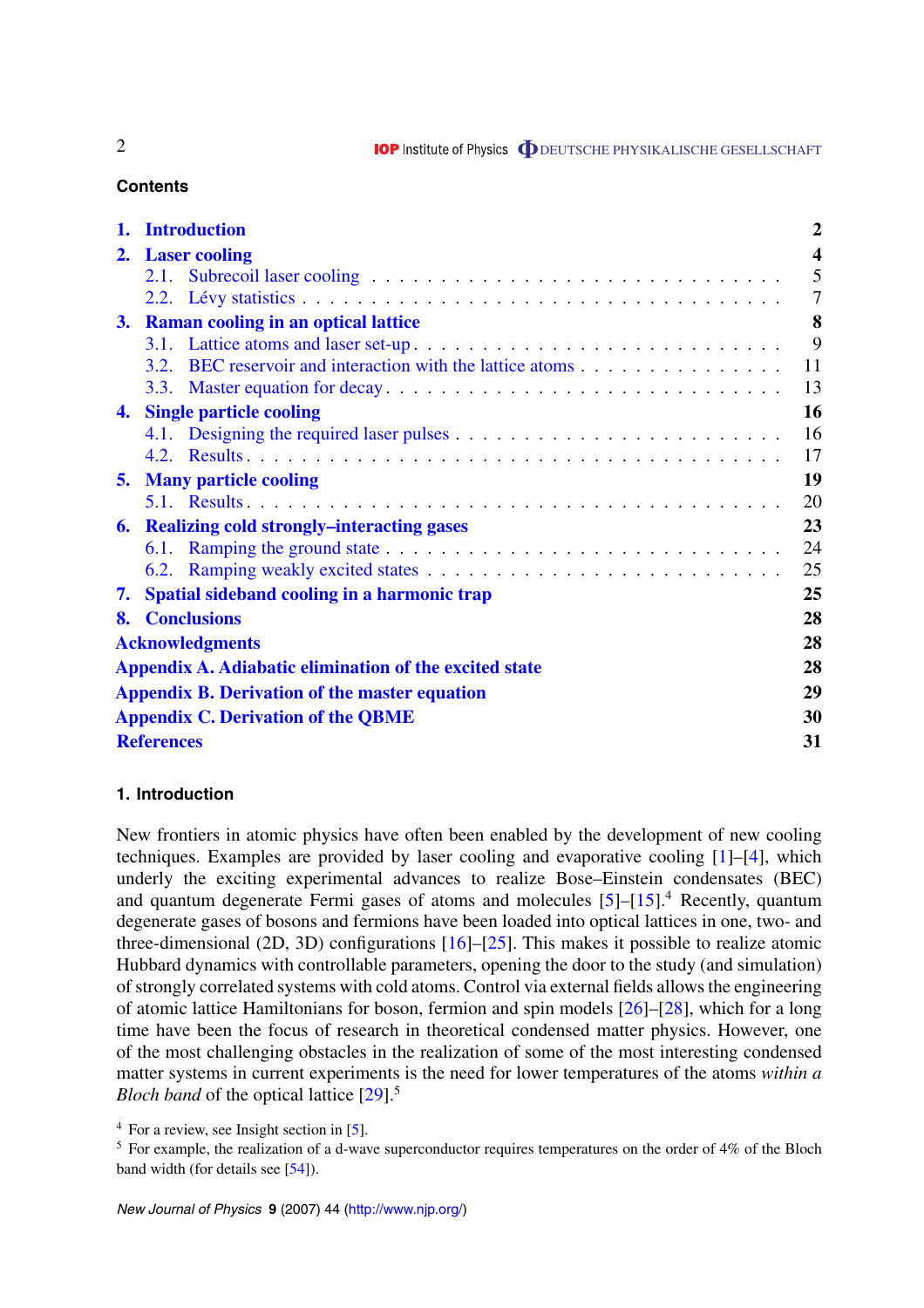

**Figure 1.** Set-up for the Raman cooling scheme in the optical lattice. (a) A Raman laser set-up couples atoms in the lowest Bloch band to the first excited band. (b) The lattice is immersed into a BEC of species *b*, which serves as a cold reservoir for the lattice atoms, leading to decay of lattice atoms in an excited motional state back to the lowest band via collisional interaction with the reservoir and the creation of Bogoliubov excitations in the BEC (as sketched in the far right of the figure).

In this paper, we will analyse a configuration where atoms moving in the lowest Bloch band of an optical lattice are cooled via *laser assisted* sympathetic cooling with a heatbath represented by a BEC of atoms. A unique feature of the present scheme is that the achievable temperatures of the atoms within a single Bloch band are significantly *lower* than those of the cooling reservoir, reaching a temperature of a small fraction of the Bloch band width. From a physics point of view, a guiding idea of the present study is formal analogies with *laser cooling* [\[1\]](#page-30-0)–[[4\]](#page-30-0). In laser cooling the motional degrees of an atom are coupled via laser excitation of the electrons to the effective zero temperature (photon) reservoir, i.e., the vacuum modes of the optical light field. The spontaneous emission of photons carries away the entropy allowing a purification (cooling) of the motional state of the atom. In the present study, we will follow a similar scenario by coupling atoms moving in the lowest Bloch band via laser assisted processes to an excited band, which can decay back to the lowest band by spontaneous emission of phonon (or particle-like) excitations in the BEC. We note that this cooling process is atom number conserving, in contrast to filtering and evaporative cooling technquies  $[7, 30, 31]$  $[7, 30, 31]$  $[7, 30, 31]$  $[7, 30, 31]$  $[7, 30, 31]$  $[7, 30, 31]$  $[7, 30, 31]$ . The present paper focuses on a specific protocol for cooling within a Bloch band which follows analogies with (subrecoil) Raman laser cooling, as developed in a seminal study by Kasevich and Chu [\[32](#page-31-0)].

We see an important aspect of the present study in pointing out the formal analogies between open quantum systems familiar from quantum optics with light fields and the present set-up of atoms in optical lattices coupled to a phonon bath. These analogies not only stimulate the transfer of well established ideas of, e.g., laser cooling, to a new context, but also provide a new realization of an open quantum optical system with dissipative dynamics of cold atoms in optical lattices. The present paper extends and gives details of the study published in [\[33](#page-31-0)], in which we assumed a set-up with a homogeneous optical lattice, without an additional trapping potential for lattice atoms. As an additional remark, we also present an extension of these ideas to a form of spatial sideband cooling in a harmonic trapping potential.

We consider a set-up as shown in figure 1, where the internal electronic states of atoms familiar from laser cooling, are replaced with the two lowest Bloch bands of an optical lattice, trapping atoms of a species *a*. In analogy to laser cooling the energy of particles in the lowest Bloch band is upconverted by transferring lattice atoms to the first excited band via a Raman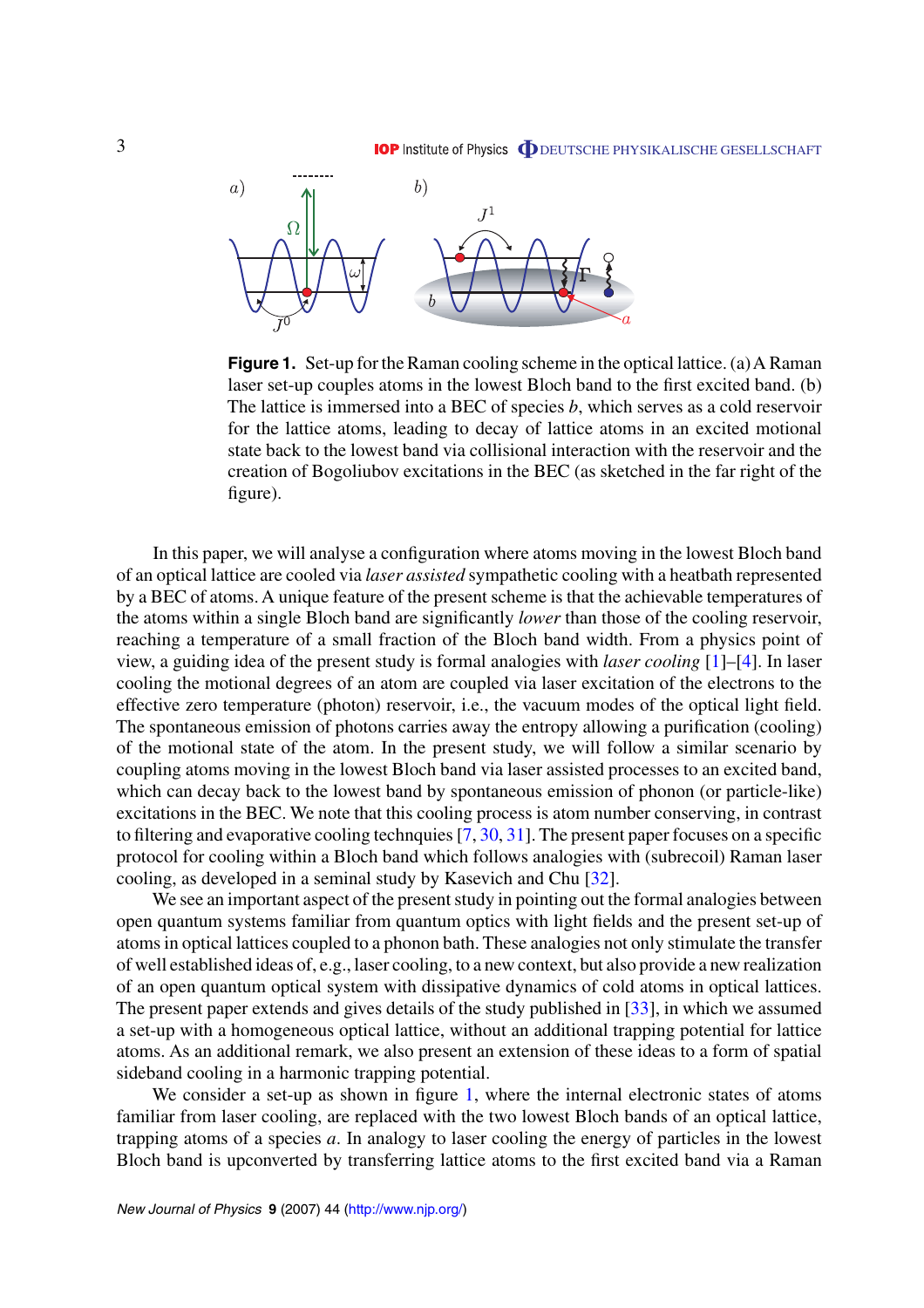<span id="page-3-0"></span>transition. We immerse the atoms in the optical lattice in a BEC [\[34](#page-31-0)], which serves as a reservoir for the lattice atoms, and should be seen as the counterpart of the vacuum modes of the radiation field in laser cooling, carrying away motional energy from the system. In our scheme, cooling is achieved in two steps: (i) we design a sequence of excitation pulses which efficiently excites atoms with high quasi-momenta in the lattice, but do not couple to atoms with  $q = 0$ . (ii) In a second step, the coupling to the BEC reservoir leads to decay of excited lattice atoms back to the ground state via emission of a Bogoliubov excitation into the BEC, thereby randomizing the quasi-momentum. Repeating these two processes leads to an accumulation of the atoms in a narrow region around  $q = 0$ , i.e., to cooling, in analogy to the Kasevich–Chu scheme of Raman laser cooling for free atoms [\[32](#page-31-0), [35](#page-31-0)]. We will show below that our method works away from the limit of unit filling of the lattice, and is capable of cooling single atoms and many non-interacting bosons and fermions. The method can be utilized in a scheme to create strongly interacting phases of atoms in the optical lattice, by first cooling non-interacting atoms (thereby exploiting the tunability of interactions, e.g., via Feshbach resonances) and subsequently ramping up the interaction.

The paper is organized as follows. In the following section 2, we will present a short overview of laser cooling as is relevant for understanding the physical analogies with our cooling method outlined in later sections. Section [3](#page-7-0) presents our model. We will then illustrate the details of the cooling protocol for the case of a single particle in section [4.](#page-15-0) In section [5](#page-18-0), we will discuss how the system can be adapted to achieve cooling for many non-interacting bosons and fermions and we investigate the effects of interaction on the cooling scheme for many bosons. In section [6](#page-22-0), we will show how the interaction strength between already cooled lattice atoms can be ramped up to achieve cold strongly correlated gases. In section [7,](#page-24-0) we discuss how similar ideas could be used to compact fermions in a harmonic trap, and we then conclude and summarize the ideas and main results in section [8](#page-27-0).

#### **2. Laser cooling**

In this section, we will outline the main ingredients needed for the description of laser cooling and give a short overview of the development of the different laser cooling schemes. The structure presented here is directly related to the cooling scheme we present in section [3](#page-7-0), as are the concepts of subrecoil laser cooling, which we discuss in more detail at the end of this section.

As described in the introduction, in a laser cooling scheme, an atom interacts with a laser and is coupled to the electromagnetic radiation field, i.e., one considers a system of the form

$$
\hat{H} = \hat{H}_a + \hat{H}_b + \hat{H}_{int} + \hat{H}_{LS}.
$$
\n(1)

Here, the atomic Hamiltonian  $\hat{H}_a$ , includes the atom's motion, possibly an external trapping potential and the internal structure, usually modelled as a two or a three level system. The atom interacts with the electromagnetic radiation field, described by  $\hat{H}_b$ , and this interaction is described by  $\hat{H}_{int}$ . In addition, a laser set-up couples the atom's internal states, which is described by  $H_{LS}$ .

The two steps of laser cooling, i.e., the upconversion of the energy due to the laser and the removal of system energy due to spontaneous emission, can be described in terms of a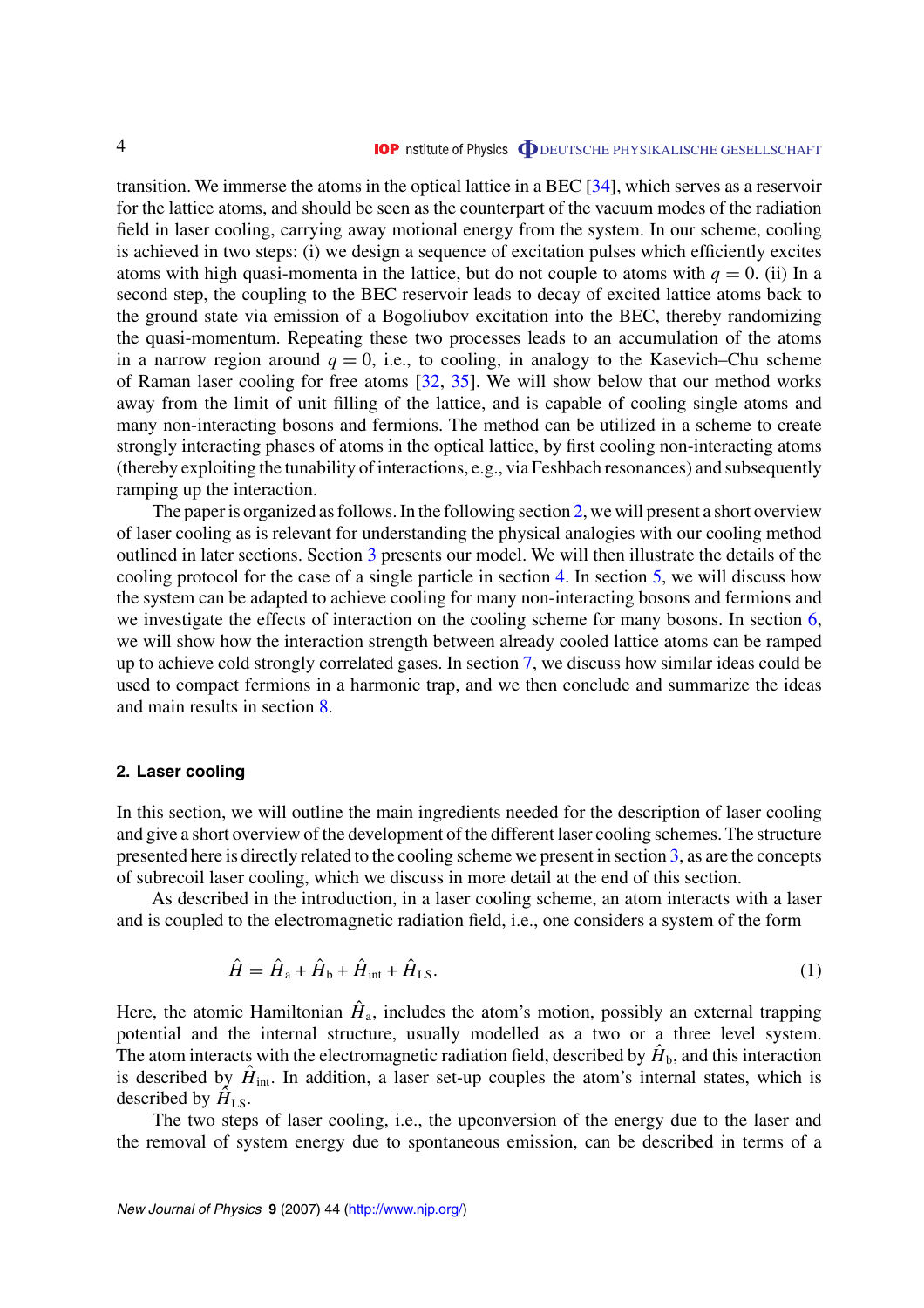<span id="page-4-0"></span>master equation in the Born–Markov approximation for the reduced system density operator  $\hat{\rho}$ (see, e.g., [\[36](#page-31-0)], and taking units where  $\hbar = 1$  throughout this article)

$$
\dot{\hat{\rho}} = i[\hat{H}_a + \hat{H}_{LS}, \hat{\rho}] - \frac{\Gamma}{2} (\hat{\sigma}^+ \hat{\sigma}^- \hat{\rho} + \hat{\rho} \hat{\sigma}^+ \hat{\sigma}^-) + \Gamma \int_{-1}^{+1} du N(u) e^{ik_l \hat{x} u} \hat{\sigma}^- \hat{\rho} \hat{\sigma}^+ e^{-ik_l \hat{x} u}, \tag{2}
$$

where we have specialized to atomic motion in 1D and to a two level system for sake of simplicity. The atom's position operator is denoted  $\hat{x}, \hat{\sigma}^+(\hat{\sigma}^-)$  is the raising (lowering) operator corresponding to the electronic transition,  $\Gamma$  denotes the linewidth of the excited state, and  $k_1$  the wavenumber of the laser light. Note that photons can be spontaneously emitted in all 3D, and the angular dependence of the spontaneous emission is accounted for by the normalized dipole distribution  $N(u)$  in this 1D model.

These basic ingredients have been utilized in the development of various different laser cooling schemes over the last years. This began with Doppler cooling [\[1](#page-30-0)], where two counterpropagating laser beams incident on an atom, so that the radiation pressure of the two beams compensates for an atom at rest, but is Doppler shifted towards resonance and thus enhanced for the counter-propagating beam in the case of a moving atom. In Doppler cooling, the final temperature is limited by the linewidth of the excited state. Lower temperatures were obtained in various schemes, including polarization gradient cooling and Sisyphus cooling [\[37](#page-31-0)], where the limiting temperature is given by the recoil energy an atom receives during the emission of a single photon. Cooling of atoms even below this single photon recoil limit was proposed and observed in the form of Raman laser cooling and velocity selective coherent population trapping (VSCPT) [\[32](#page-31-0), [35](#page-31-0)].

## *2.1. Subrecoil laser cooling*

The basic idea in subrecoil laser cooling is to make the photon absorption rate velocity dependent and, in particular, vanishing for a *dark state*. The atoms will consequently accumulate in this state during the cooling process. In the following, we will describe the examples of Raman cooling and VSCPT.

[2](#page-5-0).1.1. Raman cooling. In Raman cooling  $[32]$  $[32]$  one considers a  $\Lambda$ -system as shown in figure 2, consisting of two (hyperfine) ground states *g*<sup>1</sup> and *g*<sup>2</sup> and one electronically excited state *e*. The energy of the moving atom is given by the sum of its internal energy  $\omega_i$ , where  $i = g_1, g_2, e$ , and its kinetic energy  $q^2/2m$ . The state  $|g_1, q\rangle$  is coupled to  $|g_2, q + (k_1 + k_2)\rangle$  via a Raman process  $H<sub>LS</sub>$ , which is far detuned from the excited state. Here, *q* denotes the momentum of the atom,  $k_1$ and  $k_2$  are the wavenumbers of the two Raman laser beams.

Cooling is achieved in a two step process. In the first step a set of Raman laser pulses is designed that efficiently transfer atoms with high momenta in the ground state  $g_1$  to  $g_2$ , but do not couple atoms with zero momentum. In the second step, which is applied after each single excitation pulse, atoms are optically pumped back to the state  $g_1$  via the excited state  $e$  (see figure [2](#page-5-0)). The spontaneous emission process randomizes the momentum of the atom, which leads to a finite probability of falling into a region near the dark state, which in this case is the state  $|g_1, q = 0\rangle$ . Repeating the two steps leads to accumulation of atoms in state  $|g_1\rangle$  with momentum near zero, i.e., to cooling of the atom.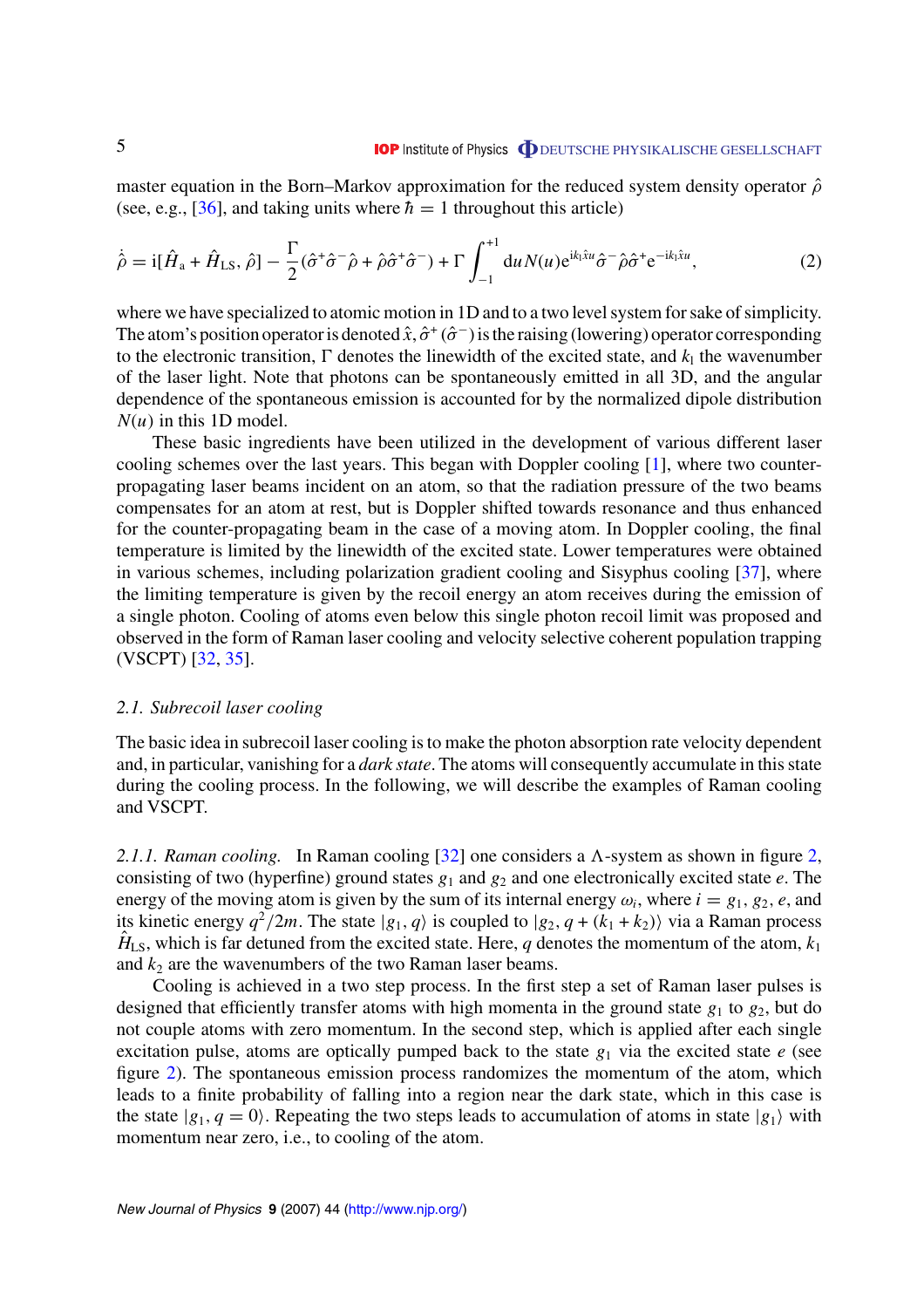<span id="page-5-0"></span>

**Figure 2.** Schematic picture of one excitation and decay step in subrecoil Raman laser cooling. (a) Atoms from a region with high momentum  $|q| > 0$  are transferred from one ground state  $g_1$  to a second ground state  $g_2$ . (b) The atoms in state  $g_2$  are optically pumped back to the initial state  $g_1$  via the electronically excited state *e*, thereby randomizing the momentum due to the recoil kick. Cooling is achieved by designing a sequence of excitation pulses to efficiently transfer all atoms, except for those in the dark state with  $q = 0$ , to the second internal state, each pulse is followed by the optical pumping process, and repeating the sequence leads to accumulation of atoms in the dark state, i.e., to cooling.



**Figure 3.** (a) Schematic picture of the setup in VSCPT. Two circularly polarized laser beams incident on the atom, couple the two ground states  $|g_{-1}\rangle$  and  $|g_1\rangle$  via the excited state  $|e_0\rangle$ . A dark state (see text) appears due to quantum interference, where atoms accumulate during the cooling process as they decay there via spontaneous emissions from the excited state. (b) Theoretical model for the excitation rate in the Lévy statistics analysis. For momenta  $|q| < q_0$  the excitation rate follows a power law, outside this region it is assumed constant.

*2.1.2. VSCPT.* In VSCPT (see figure 3(a)) [\[35](#page-31-0)], two counter-propagating circularly polarized laser beams couple the two ground states  $|g_{-1}\rangle$  and  $|g_1\rangle$  via the excited state  $|e_0\rangle$ . In the setup states with angular momentum  $J = 1$  are used in the ground and excited state manifold, so that only the three states  $|g_{-1}\rangle$ ,  $|g_1\rangle$  and  $|e_0\rangle$  are coupled via the lasers, and spontaneous emission only leads to decay back to the states *g*<sup>−</sup><sup>1</sup> and *g*<sup>1</sup> since the transition *e*<sup>0</sup> → *g*<sup>0</sup> is forbidden. A dark state forms due to quantum interference and is given by  $|D\rangle = (|g_{-1}, k_1\rangle + |g_1, -k_1\rangle)/\sqrt{2}$ , where  $k<sub>1</sub>$  is the wavenumber of the two lasers. This dark state does not couple to the Raman process and will be increasingly populated during the cooling process due to the decay of atoms in the excited state via spontaneous emission. This leads to cooling of the atom, characterized by two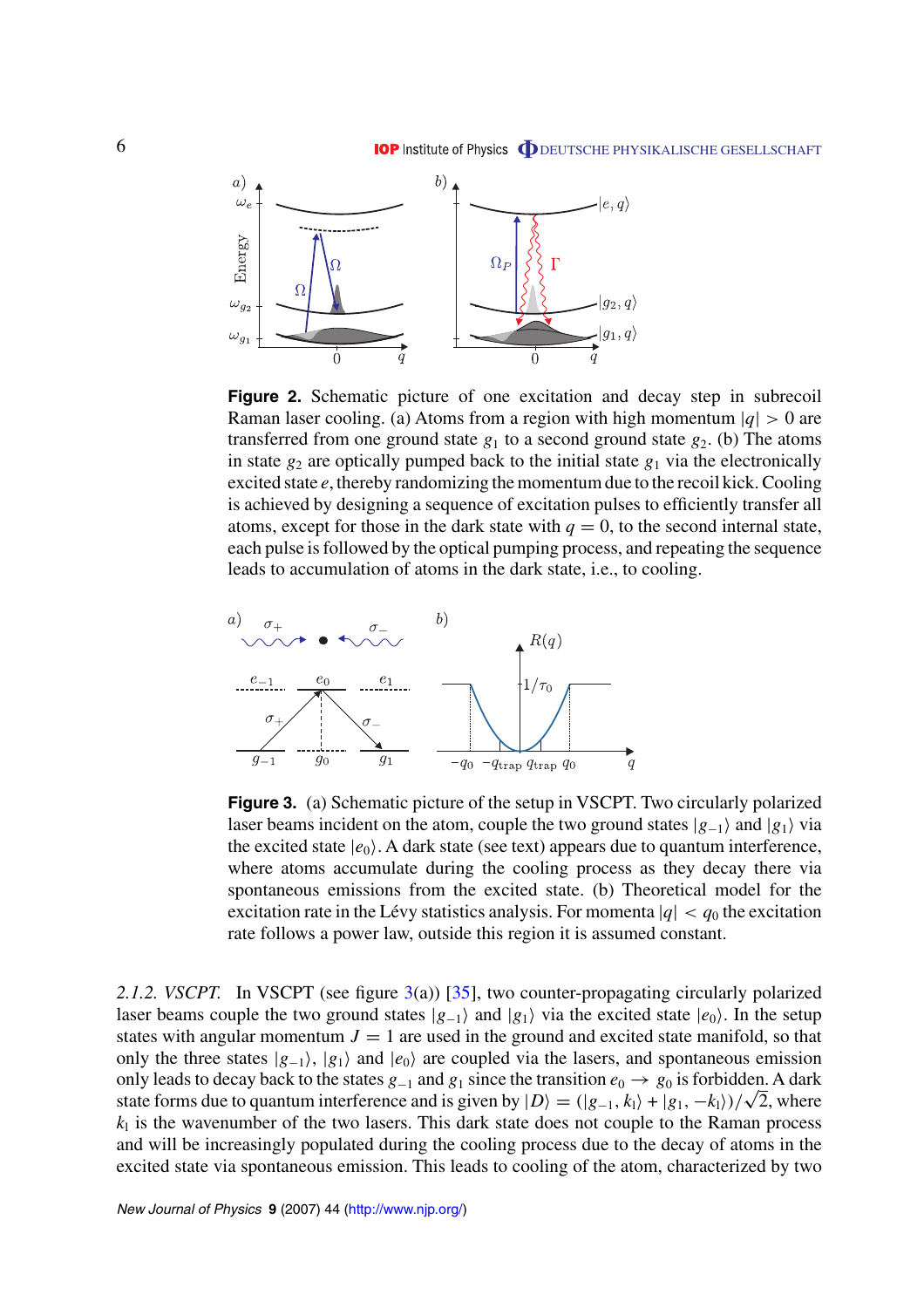<span id="page-6-0"></span>narrow peaks at  $k_1$  and  $-k_1$  in the final momentum distribution of the atom, as the dark state  $|D\rangle$ is a superposition of these two momentum eigenstates.

#### *2.2. L´evy statistics*

Analytical calculations based on Lévy statistics [\[38](#page-31-0)] have been shown to be a very powerful and accurate tool in the context of subrecoil laser cooling. They will be applied below to describe our optical lattice Raman cooling process. In this section, we briefly review the underlying model and some results in the context of Raman laser cooling for the most important physical parameters, such as the temperature and the fraction of the momentum distribution in the dark state.

In Lévy statistics [[38\]](#page-31-0) a *trapping region* near  $q = 0$ , with  $|q| \leq q_{trap}$  and a *recycling region* with  $|q| > q_{trap}$  are defined. The parameter  $q_{trap}$  is an auxiliary variable and the results for real physical quantities do not depend on it. During the cooling process, the atom will undergo a random walk in momentum space, with N trapping periods of duration  $\tau_i$ , alternating with  $\mathcal N$  recycling periods of duration  $\hat \tau_i$ , during which the atom is inside and outside the trapping region respectively. The total time  $\Theta$  of the cooling process can be written as the sum of the total trapping time  $T_N$  and the total recycling time  $\hat{T}_N$ 

$$
\Theta = T_N + \hat{T}_N, \quad T_N = \sum_{i=1}^N \tau_i, \quad \hat{T}_N = \sum_{i=1}^N \hat{\tau}_i,
$$
\n(3)

where the  $\tau_i$  and the  $\hat{\tau}_i$  are independent random variables.

The efficiency of the cooling process can be quantified by the statistics of the total trapping and recycling times, which are determined by the excitation rate  $R(q)$  of atoms with momentum *q* from the state  $g_1$  to the state  $g_2$ . The rate  $R(q)$  is modelled as

$$
R(q) = \frac{1}{\tau_0} \left| \frac{q}{q_0} \right|^{\lambda}, \quad |q| < q_0,\tag{4}
$$

$$
R(q) = \frac{1}{\tau_0}, \quad |q| \geqslant q_0,\tag{5}
$$

as schematically plotted in figure [3\(](#page-5-0)b). The values of  $\tau_0$ ,  $q_0$  and  $\lambda$  depend on the details of the excitation pulses and are mainly determined by the duration, momentum transfer and shape of the last two Raman pulses. In subrecoil cooling, typically  $\lambda > 1$  (especially  $\lambda = 2$  for the case of time square excitation pulses in Raman laser cooling) and thus the probability distribution for the total trapping times  $T_N$  is a *broad* distribution, i.e., the expectation values  $\langle T_N \rangle$  and  $\langle T_N^2 \rangle$ diverge. In this case, a generalized central limit theorem (for details see  $[38]$  $[38]$ ) predicts a Lévy distribution for the probability distribution for the total trapping time.

This distribution is the starting point for a calculation of the relevant physical parameters, like the width of the momentum distribution or the height of the central peak at  $q = 0$  (for details again see [\[38\]](#page-31-0)), with the following results. We define the temperature in terms of the half width  $\Delta q$  at e<sup>-1/2</sup> of the maximum of the velocity distribution and find

$$
\frac{1}{2}k_{\rm B}T = \frac{\Delta q^2}{2m} \propto \Theta^{-2/\lambda},\tag{6}
$$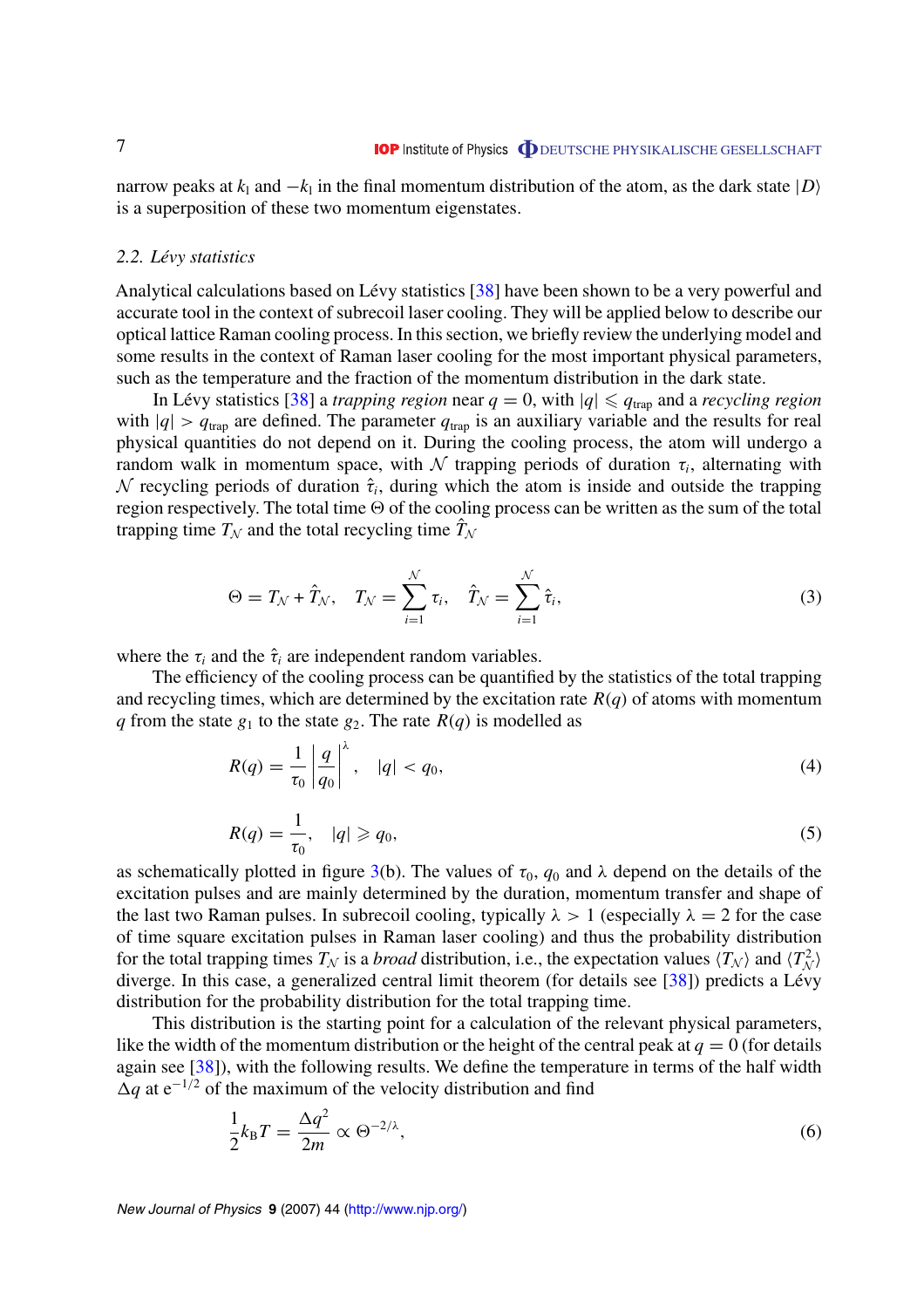<span id="page-7-0"></span>

**Figure 4.** Schematic picture of one excitation and decay step in Raman cooling in an optical lattice. (a) Atoms are transferred from a region with high quasimomentum  $|q| > 0$  in the lowest Bloch band to the first excited band. (b) The collisional interaction with the BEC atoms is switched on, the resulting decay of the excited lattice atoms leads to a randomization of the quasi-momentum. Sequences of pulses, each one followed by a decay time  $\tau_c$ , efficiently excite all atoms outside a narrow region around  $q = 0$ . Repeating the sequence leads to accumulation of atoms in the dark state region around  $q = 0$ , i.e., to cooling.

especially, we find  $T \propto \Theta^{-1}$  for the case of time square excitation pulses. Similarly we derive an expression for the population density at  $q = 0$  and time  $\Theta$ ,  $n_0(\Theta)$ , which is given by

$$
n_0(\Theta) = \frac{\lambda^2 \sin \pi / \lambda}{2\pi \gamma (1/\lambda)} \frac{1}{q_0} \left(\Theta / \tau_0\right)^{1/\lambda} \propto \Theta^{1/\lambda},\tag{7}
$$

where in this equation,  $\gamma(x)$  denotes the Euler  $\gamma$  function.

#### **3. Raman cooling in an optical lattice**

In this section, we will describe our Raman cooling scheme for atoms in an optical lattice, therefore we will again briefly describe the idea of the cooling process and then analyse the different parts of the set-up in detail.

In our scheme, cooling of the atoms is achieved in a two steps (cf figures  $4(a)$  and (b)) and can be seen in analogy to free space Raman cooling (figure [2\)](#page-5-0). (i) Raman laser pulses are designed to excite atoms with large quasi-momenta  $|q| > 0$  from the lowest band to the first excited band, whilst not exciting atoms in the dark state (with  $q = 0$ ) (see figure 4(a)). (ii) The decay of excited lattice atoms goes along with the emission of a phonon (Bogoliubov excitation) into the BEC reservoir (see figure 4(b)). Assuming a BEC temperature  $k_B T_b \ll \omega$  the Bogoliubov modes with an energy corresponding to the separation of the Bloch bands are essentially in the vacuum state and the BEC effectively acts as a  $T = 0$  reservoir. This is in analogy to the coupling of the atoms to the vacuum modes of the radiation field, giving rise to spontaneous emission into  $a T = 0$  reservoir in the case of laser cooling. Repeating these two processes leads to cooling of the atoms, as they accumulate in a region near the dark state with  $q = 0$ .

Note that in contrast to the free space version of Raman cooling, in our set-up the upconversion of energy is already performed in the excitation step. This is only possible, because in our set-up the spontaneous decay back to the lowest band is due to collisional interaction with the BEC reservoir which can be switched off during the excitation step, e.g., via Feshbach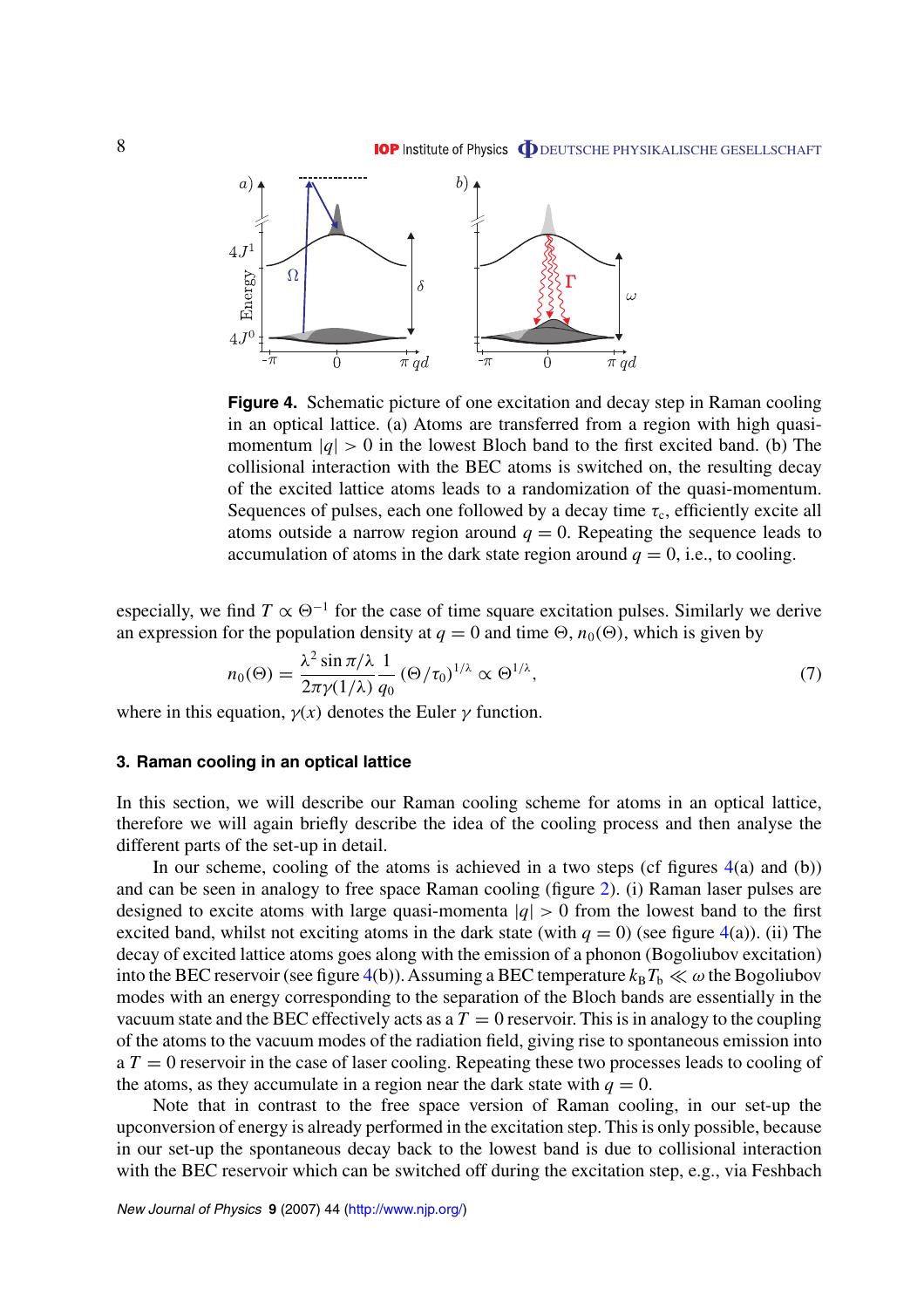<span id="page-8-0"></span>resonances.A direct analogue to the cooling protocol in free space Raman cooling could, however, also be achieved with a slightly different set-up: for example, one could use a spin-dependent lattice, and perform the excitation step from the lowest Bloch band for lattice atoms *a* to the lowest Bloch band of a second species a', followed by an optical pumping step via an excited Bloch band, as in free space Raman cooling.

In our set-up, we assume a homogeneous optical lattice, i.e., no additional external (harmonic) trapping potential for the lattice atoms. This assumption is an experimental requirement inherent in the realization of many strongly correlated phases, and a topic of significant current interest experimentally (see, e.g., [\[39](#page-31-0)]). Our analysis will be performed for the ideal case of a homogeneous system, and inhomogeneities appearing in a real experiment will limit the achievable temperatures. In practice, we expect that advances in homogeneous traps and cooling methods will occur somewhat iteratively, in that clean flat-bottomed traps allowing better cooling, which will provide the opportunity to cool atoms to even lower temperatures where the remaining imperfections become more noticeable.

#### *3.1. Lattice atoms and laser set-up*

The Hamiltonian  $\hat{H}_a$  for the lattice atoms can be written as  $\hat{H}_a = \hat{H}_0 + \hat{H}_1$ , where

$$
\hat{H}_0 = \int_{\mathbb{R}^3} d^3x \,\hat{\psi}_a^{\dagger}(\mathbf{x}) \left( -\frac{\nabla^2}{2m_a} + V_a(\mathbf{x}) \right) \hat{\psi}_a(\mathbf{x}),\tag{8}
$$

describes the kinetic energy of the atoms and the optical lattice potential  $V_a(\mathbf{x}) =$  $V_{a,x}$  sin<sup>2</sup> $(\pi x/d) + V_{a,y}$  sin<sup>2</sup> $(\pi y/d) + V_{a,z}$  sin<sup>2</sup> $(\pi z/d)$ . Here,  $d = \lambda/2$  is the lattice spacing with  $\lambda$ the wavelength of the lasers generating the lattice potential, and  $V_{a,j}$  is the strength of the optical lattice potential in  $j = x$ -, *y*-, *z*-direction,  $m_a$  is the mass of the lattice atoms and  $\hat{\psi}_a^{\dagger}(\bf{x})$  and  $\hat{\psi}_a(\bf{x})$ are the field operators for the lattice atoms, which will satisfy (anti-)commutation relations in the case of (fermions) bosons. Onsite interactions between lattice atoms are represented by

$$
\hat{H}_{\rm I} = \frac{g_{aa}}{2} \int_{\mathbb{R}^3} d^3x \,\hat{\psi}_a^{\dagger}(\mathbf{x}) \hat{\psi}_a^{\dagger}(\mathbf{x}) \hat{\psi}_a(\mathbf{x}) \hat{\psi}_a(\mathbf{x}), \tag{9}
$$

where  $g_{aa} = 4\pi a_{aa}/m_a$  with  $a_{aa}$  the s-wave scattering length.

The interaction of the two laser beams generating the Raman transition with the lattice atoms in the rotating wave approximation can be written as

$$
\hat{H}_{\text{LS}} = \int_{\mathbb{R}^3} d^3x \left[ \left( \left( \frac{\Omega_1(\mathbf{x})}{2} + \frac{\Omega_2(\mathbf{x})}{2} e^{-i\delta t} \right) \hat{\psi}_a^{\dagger}(\mathbf{x}) \hat{\psi}_e(\mathbf{x}) + \text{h.c.} \right) - \Delta \hat{\psi}_e^{\dagger}(\mathbf{x}) \hat{\psi}_e(\mathbf{x}) \right],\tag{10}
$$

where the Raman detuning  $\delta = \omega_1 - \omega_2$  is given by the frequency difference of the two lasers,  $\Delta$  is the detuning from the excited state, and  $\Omega_1$  and  $\Omega_2$  denote the single photon Rabi frequencies of the two lasers. Both lasers are far detuned from resonance with the transition between ground and excited state, which can thus be adiabatically eliminated (see appendix A).

For simplicity, we will assume in the following an anisotropic lattice potential, with  $V_{a,y} = V_{a,z} \equiv V_{a,\perp} \gg V_{a,x}$  so that the atoms effectively move in 1D along the *x*-direction, whereas the transverse hopping is suppressed due to the large trapping potential. Such an analysis is readily extended to higher dimensions. In the case where only the two lowest bands play a role in the dynamics of the system, we can express the field operators in terms of the Bloch functions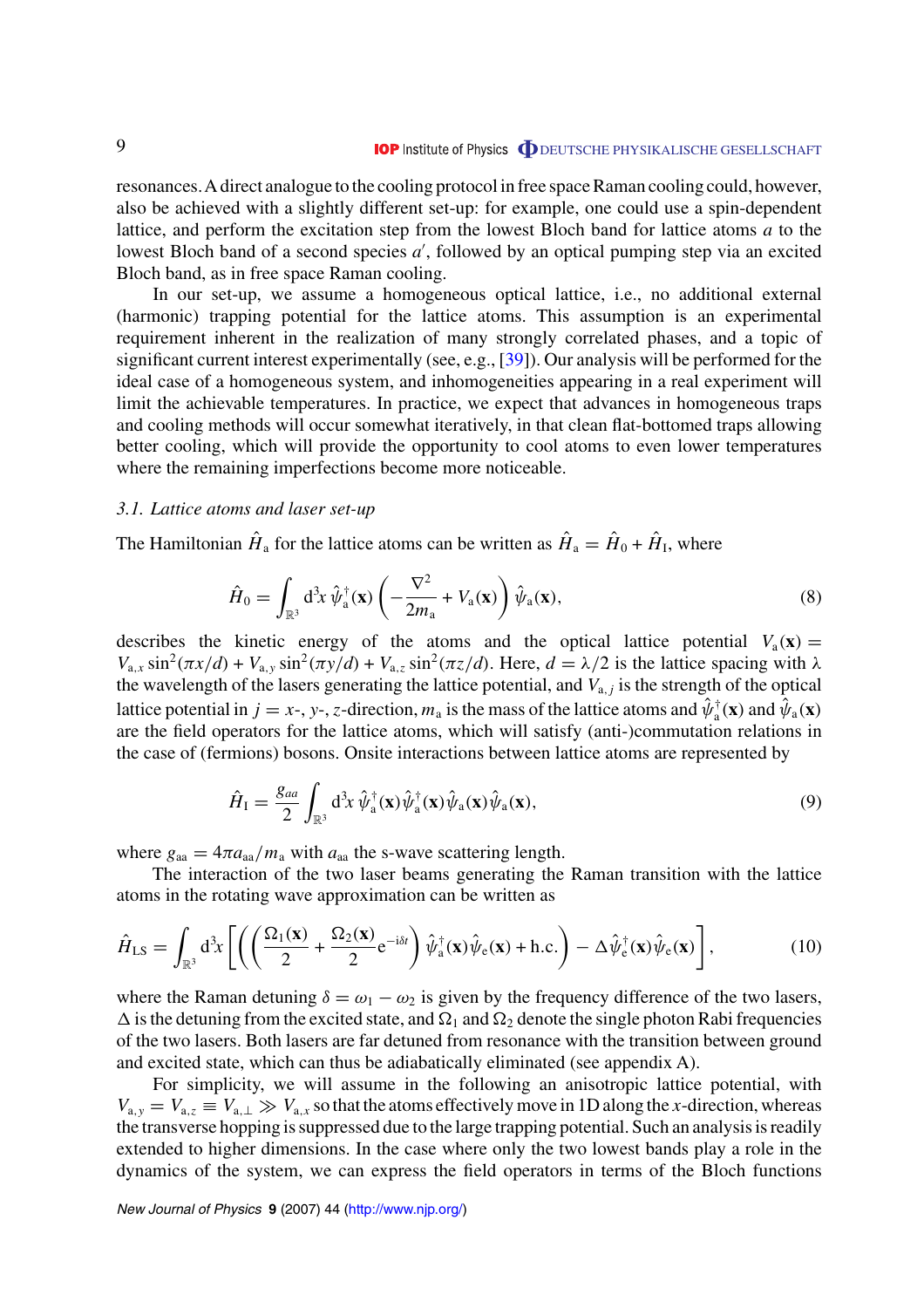<span id="page-9-0"></span>for the lowest two bands in the *x*-direction,  $\phi_q^{\alpha}(x)$ , where the band index  $\alpha \in \{0, 1\}$ , and localized wavefunctions  $w_y^0(y)$  and  $w_z^0(z)$  representing the confinement in the transverse directions. This imposes requirements on the laser coupling strength and detuning, and also on the interaction strength between atoms in the lattice (see below). We obtain

$$
\hat{\psi}_a(\mathbf{x}) = \sum_{\alpha=0,1} \sum_q \phi_q^{\alpha}(x) w_y^0(y) w_z^0(z) \hat{A}_q^{\alpha},\tag{11}
$$

where  $(A_q^{\alpha})^{\dagger}$  creates a particle with quasi-momentum *q* in Bloch band *α*. The operators  $(A_q^{\alpha})^{\dagger}$ and  $(A_q^{\alpha})$  will again satisfy (anti-)commutation relations for (fermions) bosons. Inserting this into equations  $(8)$  $(8)$  and  $(9)$  $(9)$ , we obtain

$$
\hat{H}_0 + \hat{H}_{LS} = \sum_{q,\alpha} \varepsilon_q^{\alpha} \left( \hat{A}_q^{\alpha} \right)^{\dagger} \hat{A}_q^{\alpha} + (\omega - \delta) \sum_q \left( \hat{A}_q^1 \right)^{\dagger} \hat{A}_q^1 + \frac{\Omega}{2} \sum_q \left[ \left( \hat{A}_q^1 \right)^{\dagger} \hat{A}_{q-\delta q}^0 + \text{h.c.} \right],\tag{12}
$$

where  $\omega$  is the energy separation of the Bloch bands, and the kinetic energy of the lattice atoms

$$
\varepsilon_q^{\alpha} = -2J^{\alpha}\cos\left(qd\right). \tag{13}
$$

In a set-up where the wavenumber difference of the two running wave laser beams inducing the Raman process is parallel to the *x*-direction and of magnitude  $\delta q$ , we can define the effective Rabi frequency as

$$
\Omega = \frac{\Omega_1 \Omega_2}{4\Delta} \int_{-\infty}^{\infty} dx \exp(-i\delta qx) w^1(x) w^0(x).
$$
 (14)

Here, the Wannier functions  $w^{\alpha}(x)$  are defined as

$$
w^{\alpha}(x - x_j) = \frac{1}{\sqrt{M}} \sum_{q} e^{iqx_j} \phi_q^{\alpha}(x), \qquad (15)
$$

where  $x_j$  is the position of the *j*-th lattice site with  $j \in \{1, ..., M\}$  and M is the number of lattice sites, and the discrete quasi-momentum *qd* in the finite lattice is  $qd \in \{- (M - 1)/2, \ldots\}$  $(M-1)/2$  $\frac{2\pi}{M}$ . Note that we neglect contributions involving Wannier functions in different lattice sites.

Similarly, we find that the terms describing onsite interactions between lattice atoms can be expressed as

$$
\hat{H}_{\rm I} = \frac{1}{2M} \sum_{q_1, q_2, q_3, \alpha} U^{\alpha \alpha} \left( \hat{A}_{q_1}^{\alpha} \right)^{\dagger} \left( \hat{A}_{q_2}^{\alpha} \right)^{\dagger} \hat{A}_{q_3}^{\alpha} \hat{A}_{q_1 + q_2 - q_3}^{\alpha} + \frac{2}{M} \sum_{q_1, q_2, q_3} U^{10} \left( \hat{A}_{q_1}^1 \right)^{\dagger} \left( \hat{A}_{q_2}^0 \right)^{\dagger} \hat{A}_{q_3}^0 \hat{A}_{q_1 + q_2 - q_3}^1, \tag{16}
$$

with

$$
U^{\alpha\alpha'} = g_{\perp} \int_{-\infty}^{\infty} dx \, |w^{\alpha}(x)|^2 |w^{\alpha'}(x)|^2. \tag{17}
$$

Here,  $g_{\perp} = 2\omega_{\perp}a_{aa}$  and  $\omega_{\perp} = \sqrt{4V_{a,\perp}\omega_{R}}$  is the oscillation frequency of the transverse confinement,  $\omega_R$  is the recoil frequency. Note that this expression is valid for  $U^{\alpha\alpha'} \ll \omega$ .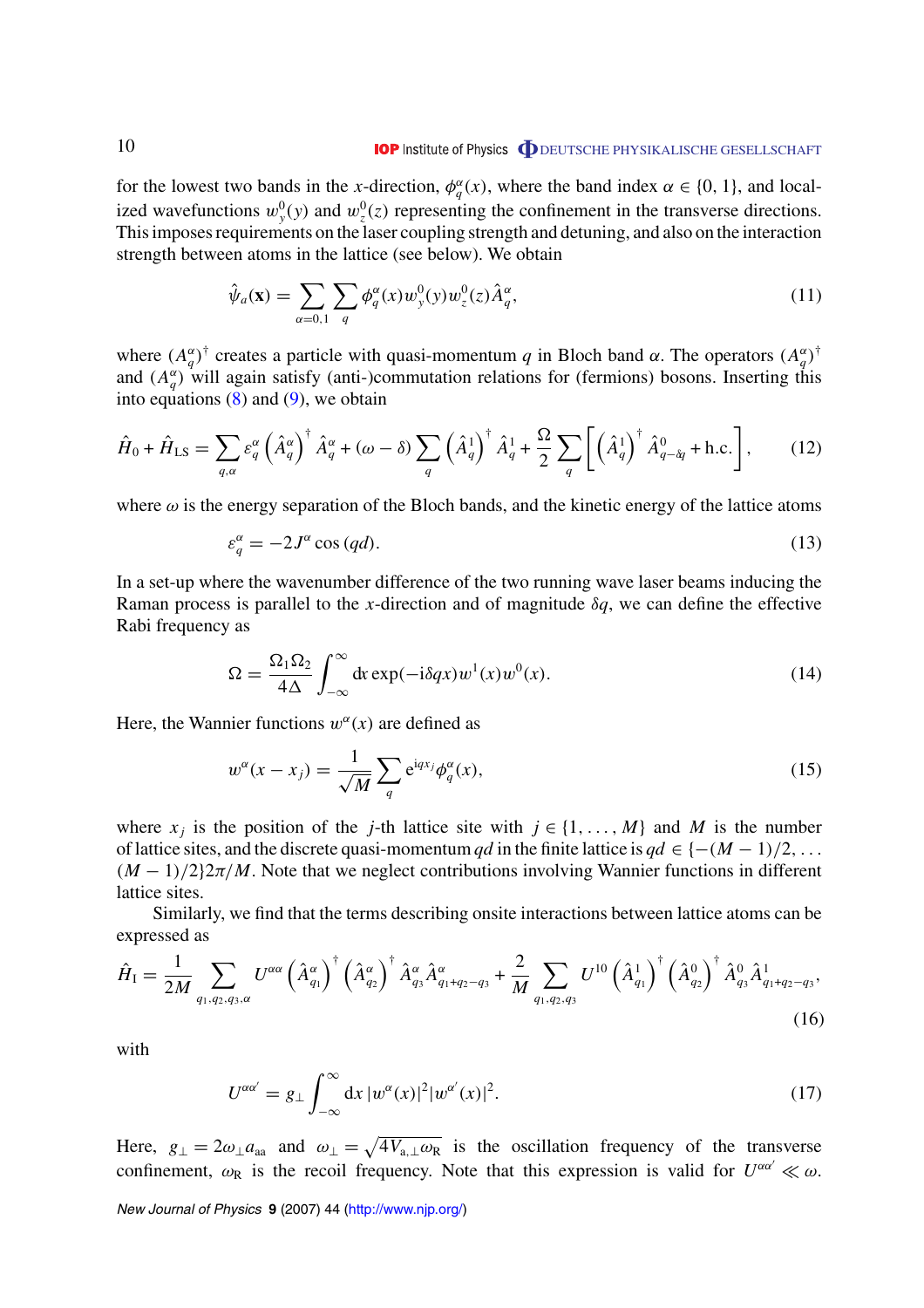<span id="page-10-0"></span>In order to obtain the expressions for equations  $(16)$  $(16)$  and  $(17)$  we have inserted equation  $(11)$  $(11)$ into equation ([9\)](#page-8-0) and performed the integrals over the transverse directions, where we have approximated the lattice potential by harmonic oscillators with frequency *ω*⊥.

The interaction strengths [\(17](#page-9-0)) can be explicitly calculated if we also approximate theWannier functions in *x*-direction with harmonic oscillator wavefunctions, and we find

$$
U^{00} = g_{\perp} \sqrt{\frac{m_r}{\pi}} (V_{\mathbf{a},x} \omega_{\mathbf{R}})^{1/4},\tag{18}
$$

and  $U^{10} = U^{00}/2$ ,  $U^{11} = 3U^{00}/4$ .

In summary, the above model requires  $J^{\alpha}$ ,  $U^{\alpha,\alpha'}$ ,  $\Omega \ll \omega$ ,  $\omega \ll \omega_{\perp}$ .

#### *3.2. BEC reservoir and interaction with the lattice atoms*

The BEC reservoir is described as a 3D homogeneous quantum gas consisting of  $N<sub>b</sub>$  particles of mass  $m<sub>b</sub>$  in a volume *V* by

$$
\hat{H}_{\rm b} = \frac{g_{\rm bb} N_{\rm b}^2}{V} + \sum_{\mathbf{k}} E_{\mathbf{k}} \hat{b}_{\mathbf{k}}^{\dagger} \hat{b}_{\mathbf{k}},\tag{19}
$$

where  $g_{bb} = 4\pi a_{bb}/m_b$ , with  $a_{bb}$  the scattering length for the interaction of reservoir atoms, and the operator  $\hat{b}^{\dagger}_{\mathbf{k}}$  creates a Bogoliubov excitation with momentum **k** and energy

$$
E_{\mathbf{k}} = \sqrt{c^2 |\mathbf{k}|^2 + \frac{|\mathbf{k}|^4}{(2m_b)^2}},
$$
\n(20)

in the reservoir. The sound velocity in the BEC is given by  $c = \sqrt{g_{bb}\rho_b/m_b}$ , where  $\rho_b = N_b/V$ is the mean condensate density.

The interaction of the lattice atoms with the superfluid reservoir is modelled by the density– density interaction Hamiltonian

$$
\hat{H}_{\text{int}} = g_{ab} \int_{\mathbb{R}^3} d^3x \,\hat{\psi}_a^{\dagger}(\mathbf{x}) \hat{\psi}_b^{\dagger}(\mathbf{x}) \hat{\psi}_b(\mathbf{x}) \hat{\psi}_a(\mathbf{x}), \tag{21}
$$

with the interaction strength  $g_{ab} = 4\pi a_{ab}/2m_r$ , where  $a_{ab}$  is the inter-species *s*-wave scattering length and  $m_r = m_a m_b/(m_a + m_b)$  the reduced mass. The field operators for the BEC can be expressed as

$$
\hat{\psi}_{b}(\mathbf{x}) = \sqrt{\rho_b} + \delta \hat{\psi}_{b}(\mathbf{x}),\tag{22}
$$

and

$$
\delta\hat{\psi}_{b}(\mathbf{x}) = \frac{1}{\sqrt{V}} \sum_{\mathbf{k}} (u_{\mathbf{k}} \hat{b}_{\mathbf{k}} e^{i\mathbf{k}\mathbf{x}} + v_{\mathbf{k}} \hat{b}_{\mathbf{k}}^{\dagger} e^{-i\mathbf{k}\mathbf{x}}),
$$
\n(23)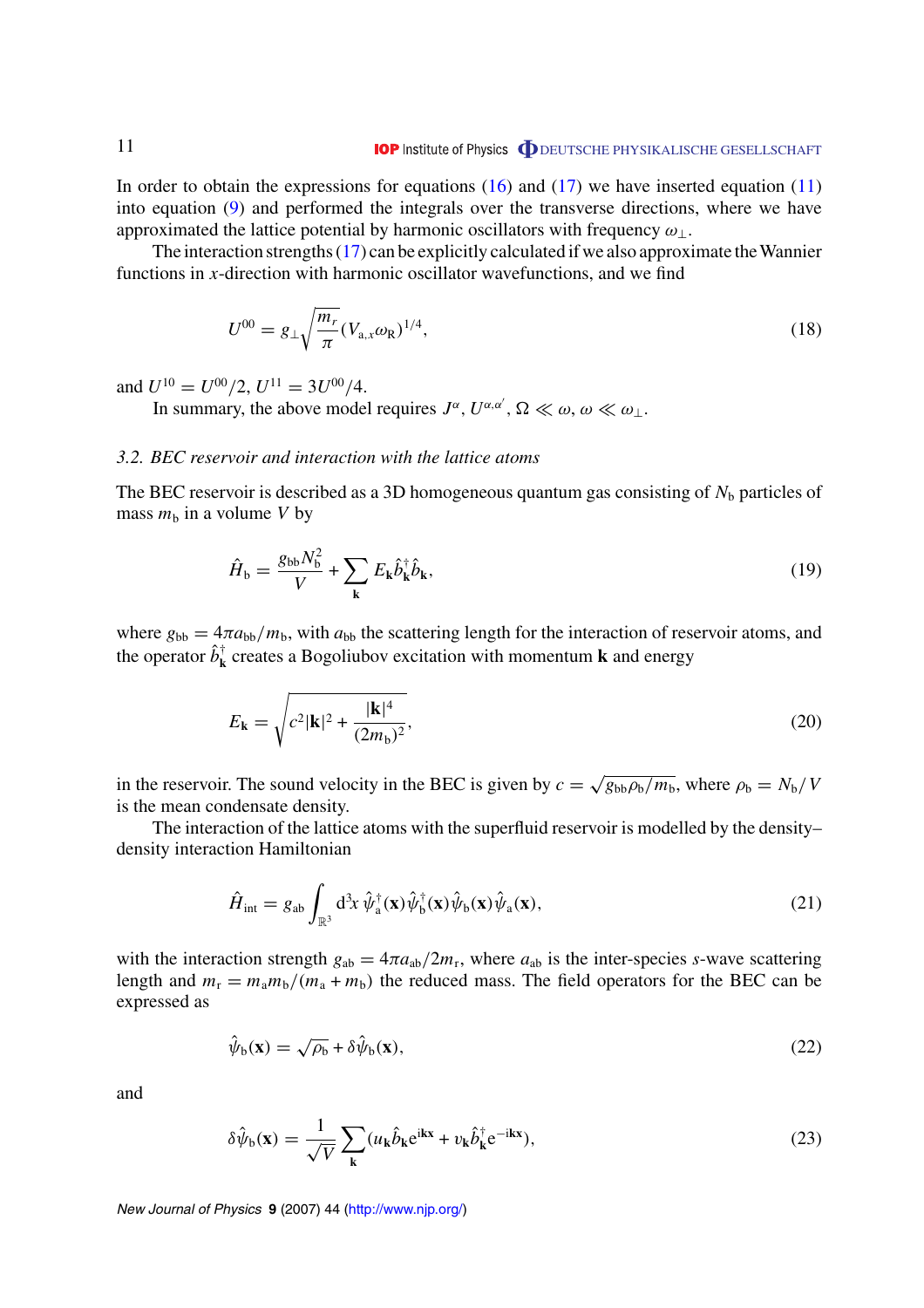<span id="page-11-0"></span>in terms of creation and annihilation operators  $\hat{b}_k^{\dagger}$  and  $\hat{b}_k$  for a Bogoliubov excitation with momentum  $\mathbf{k} = (k, k_y, k_z)$ . The coefficients  $u_{\mathbf{k}}$  and  $v_{\mathbf{k}}$  can be written as

$$
u_{\mathbf{k}} = \frac{1}{\sqrt{1 - L_{\mathbf{k}}^2}}, \quad v_{\mathbf{k}} = \frac{L_{\mathbf{k}}}{\sqrt{1 - L_{\mathbf{k}}^2}},\tag{24}
$$

where

$$
L_{\mathbf{k}} = (E_{\mathbf{k}} - \mathbf{k}^2 / 2m_{\mathbf{b}} - m_{\mathbf{b}}c^2) / m_{\mathbf{b}}c^2.
$$
 (25)

We neglect the terms proportional to  $\delta \hat{\psi}^{\dagger}_b(\bf{x}) \delta \hat{\psi}_b(\bf{x})$  [\[34](#page-31-0)] and using equation ([11\)](#page-9-0) and leaving out the constant mean field shift, we obtain

$$
\hat{H}_{\text{int}} = \sum_{\alpha,\alpha'} \sum_{\mathbf{k},q} \left( G_{\alpha,\alpha'}^{\mathbf{k}} \hat{b}_{\mathbf{k}} \left( \hat{A}_{q}^{\alpha} \right)^{\dagger} \hat{A}_{q-k}^{\alpha'} + \text{h.c.} \right). \tag{26}
$$

Here, the coupling is

$$
G_{\alpha,\alpha'}^{k} \approx g_{ab} \left(\frac{S(k)\rho_b}{V}\right)^{1/2} \int_{-\infty}^{\infty} dx e^{ikx} w^{\alpha}(x) w^{\alpha'}(x), \qquad (27)
$$

where  $S(\mathbf{k})$  is the static structure factor

$$
S(\mathbf{k}) = (u_{\mathbf{k}} + v_{\mathbf{k}})^2 = \frac{|\mathbf{k}|^2}{2m_{\mathbf{b}}E_{\mathbf{k}}}.
$$
\n(28)

In equation (27) we have again neglected the overlap of Wannier functions in different lattice sites and performed the integration over transverse lattice directions, where the wavefunctions are again approximated with ground state harmonic oscillator wavefunctions and result in factors of one, provided  $m_b\omega/2m_a\omega_1 \ll 1$ , which is usually fulfilled for our 1D lattice potential. The interaction Hamiltonian equation (26) describes scattering processes, where a Bogoliubov excitation with momentum **k** in the (3D) BEC reservoir and a lattice atom with momentum  $q - k$ (with *k* the component of the momentum of the Bogoliubov excitation along the *x*-direction) in Bloch band  $\alpha'$  are annihilated (created) and a lattice atom with momentum *q* in Bloch band  $\alpha$ is created (annihilated).

The structure factor  $S(\mathbf{k}) \rightarrow 1$  for energies much larger than the chemical potential  $\mu = m_b c^2 = g_{bb} \rho_b$ , where the corresponding Bogoliubov excitations are particle-like, whereas for energies much less than  $\mu$  the excitations are phonons and  $S(\mathbf{k}) \propto |\mathbf{k}| \to 0$ . In our set-up, we will choose  $4J^0 \ll \mu \ll \omega$  (see figure [5](#page-12-0)), which corresponds to typical experimental parameters. In this case, interband transitions will involve absorption and emission of Bogoliubov excitations in the particle branch ( $E_k \sim \omega$ ). These will have much larger coupling strengths ( $S(\mathbf{k}) \sim 1$ ) than intraband transitions, which involve absorption and emission of Bogoliubov excitations in the phonon branch ( $E_k \sim J^{\alpha}$ ,  $S(\mathbf{k}) \propto |\mathbf{k}| \rightarrow 0$ ) (cf figure [5\)](#page-12-0).

In the derivation of the master equation (subsection 3.3) we will restrict ourselves to interband processes, i.e., to the decay from the first excited Bloch band back to the lowest band. In the following we will comment on intraband processes, which can lead to sympathetic heating or cooling of atoms within a Bloch band due to collisions with Bogoliubov excitations in the BEC reservoir.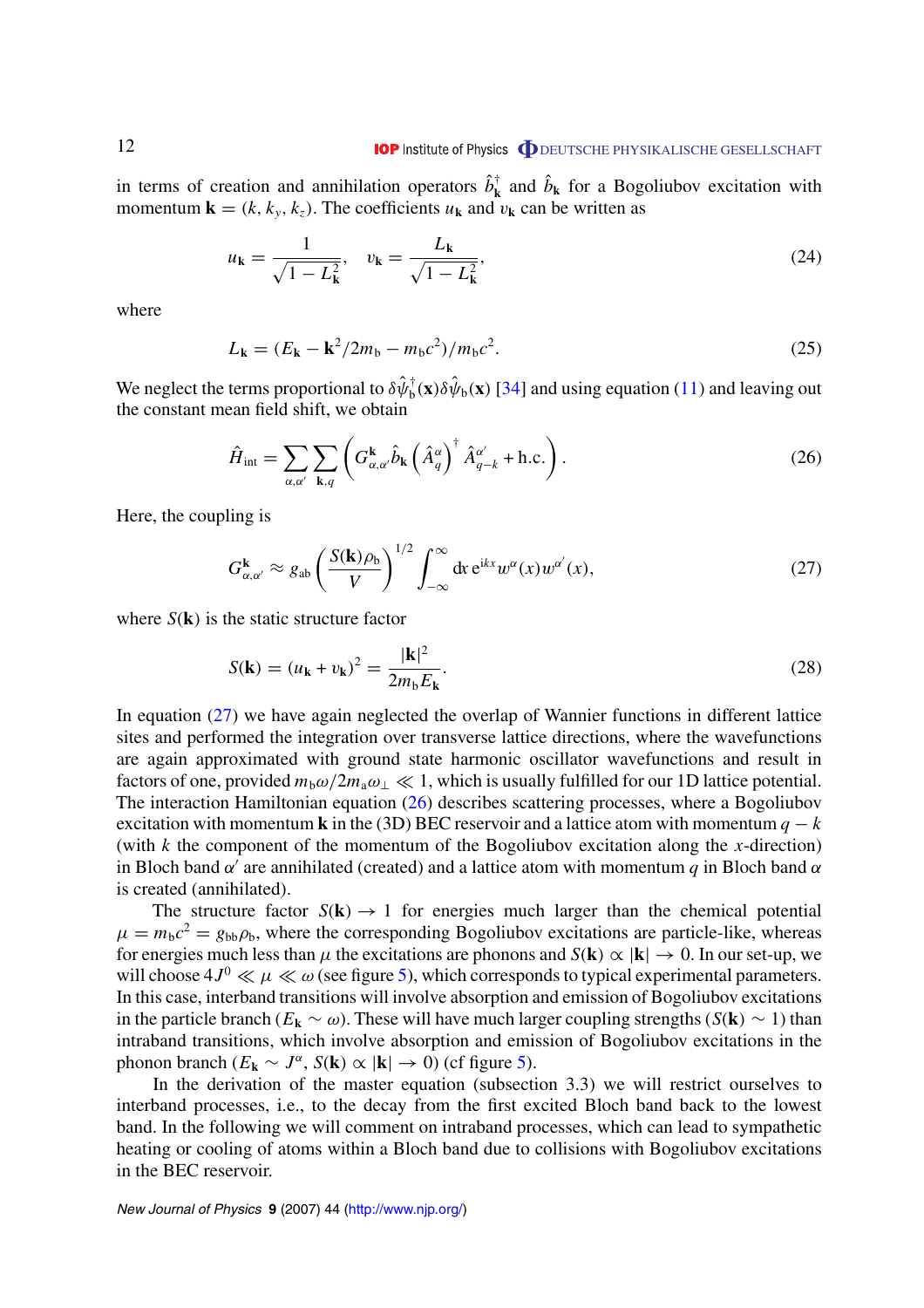<span id="page-12-0"></span>

Figure 5. Overview over the energy scales in the system. Left panel: energy structure in the optical lattice in the quasimomentum picture. Right panel: the dispersion relation of the Bogoliubov excitations in the (3D) BEC reservoir. Excitations corresponding to the band separation *ω* are particle-like, small excitations with energies on the order of a Bloch band width are phonon-like. The chemical potential is larger than the width  $4J<sup>0</sup>$  of the lowest band, but less than the band separation *ω*.

The heating*/*cooling process is described by the interaction Hamiltonian [\(26](#page-11-0)) and the corresponding rate can be estimated, e.g., with Fermi's golden rule. The heating/cooling processes involve the scattering of a lattice atom with a single Bogoliubov excitation, and Fermi's golden rule implies both energy and momentum conservation. We will illustrate this for the case of sympathetic heating within a Bloch band, as this represents a possible imperfection for the cooling process (whereas sympathetic cooling would only speed up the cooling) and the same arguments are valid for intraband cooling. The typical case of such a heating process in our scheme would be a scattering of an atom with momentum  $q \approx 0$  and energy  $\varepsilon_{q\approx 0}^0$  to a momentum *q'* with energy  $\varepsilon_{q'}^0 + c|\mathbf{k}|$  (excitations within the Bloch band are sound waves), as typically most of the atoms are within a narrow region around  $q = 0$  after a few iterations of the cooling process. This process is however only allowed if energy conservation  $c|\mathbf{k}| =$  $\varepsilon_q^0 - \varepsilon_{q'}^0$  and momentum conservation along the lattice axis  $k = q - q'$  are fulfilled. As *c*|**k**| =  $|c|\sqrt{k^2 + k_y^2 + k_z^2}| \geqslant c|k|$  we find that this process is forbidden if the condition

$$
J^0 < \frac{\sqrt{\mu \omega_{\rm R} m_{\rm a} / (2m_{\rm b})}}{\pi} \tag{29}
$$

is fulfilled (see figure [6\)](#page-13-0). For the typical parameters in our set-up (see figure 5), where  $\mu$ ,  $\omega_R \gg J^0$ , this condition will always be fulfilled, and thus sympathetic heating and cooling within a Bloch band are forbidden by energy and momentum conservation. Higher order processes arising from scattering with two or more BEC excitations will be small [[34\]](#page-31-0).

#### *3.3. Master equation for decay*

The collisional interaction  $(26)$  $(26)$  of atoms in the excited Bloch band of the optical lattice with the BEC reservoir leads to a decay of excited lattice atoms back to the lowest band, in analogy with spontaneous emission (see section 2). For typical BEC temperatures  $k_B T_b \ll \omega$ , the Bogoliubov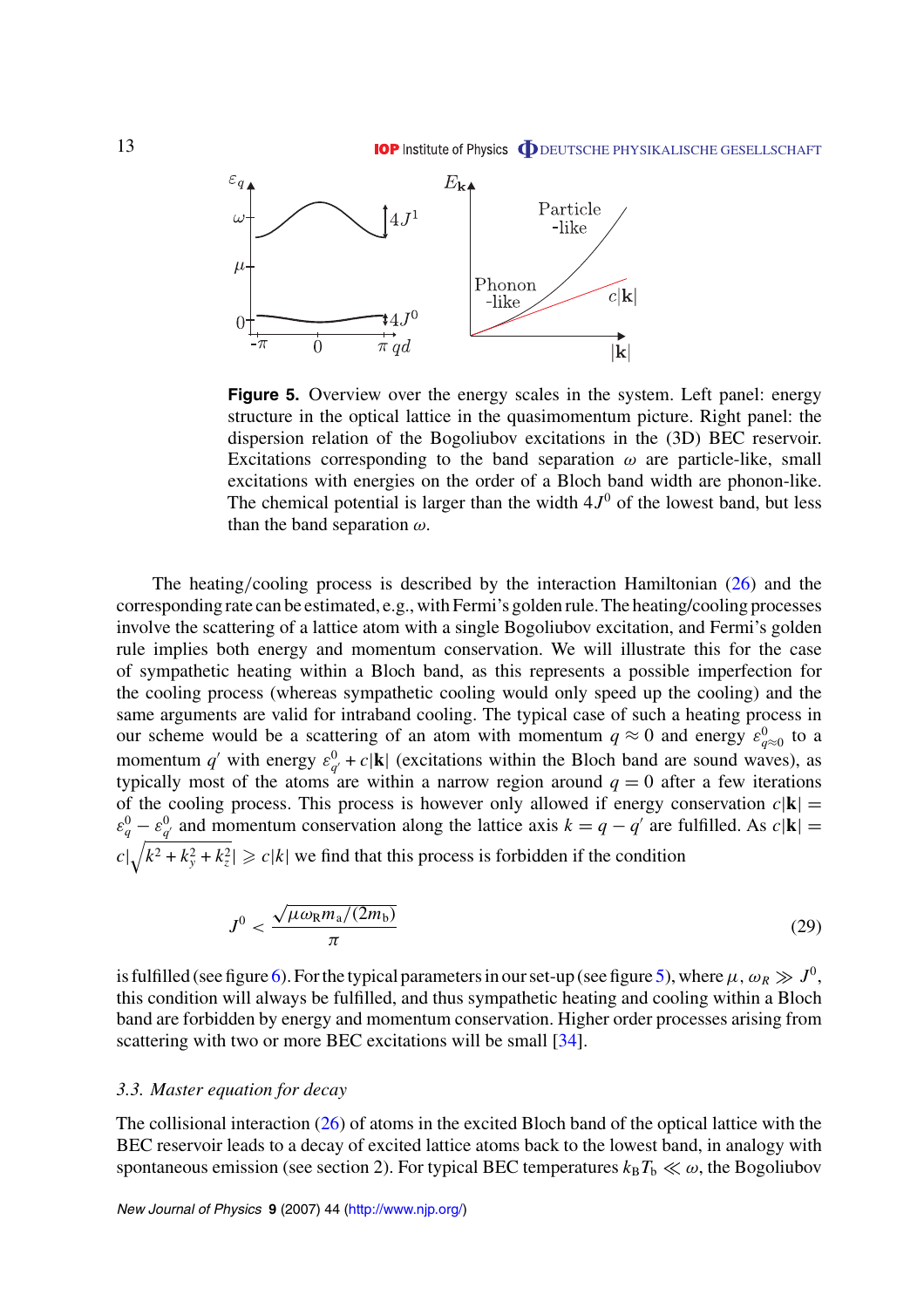<span id="page-13-0"></span>

**Figure 6.** Schematic picture of the criterion for the occurrence of sympathetic heating/cooling within the lowest Bloch band. In analogy to the Landau criterion for superfluidity, the corresponding scattering processes are only allowed if the Bloch band  $\varepsilon(q)$  intersects the cone showing the Bogoliubov excitation energies corresponding to the relevant momenta **k**.

modes corresponding to the band separation  $\omega$  will initially be in the vacuum state, and we can derive an effective  $T = 0$  master equation in the Born–Markov approximation for the reduced system density operator  $\hat{\rho}$ , which describes atoms moving in the lattice, while the BEC is treated as a reservoir of Bogoliubov excitations. This is done in close analogy to [[40\]](#page-31-0) and [\[34](#page-31-0)] in the context of lattice loading of fermions from an external reservoir, and cooling of single atoms in a harmonic trap immersed in a BEC, respectively. We find (see appendix B)

$$
\dot{\hat{\rho}} = \sum_{k} \frac{\Gamma_k}{2} \left( 2 \hat{c}_k \hat{\rho} \hat{c}_k^{\dagger} - \hat{c}_k^{\dagger} \hat{c}_k \hat{\rho} - \hat{\rho} \hat{c}_k^{\dagger} \hat{c}_k \right), \tag{30}
$$

where the 1D momentum *k* along the lattice axis is bounded by  $|k| \leq k_{\text{max}} = \sqrt{2m_b\omega}$  due to energy conservation, and the jump operators  $\hat{c}_k$  are defined as

$$
\hat{c}_k \equiv \sum_j (\hat{a}_j^0)^{\dagger} (\hat{a}_j^1) e^{-ikx_j} = \sum_q (\hat{A}_{q-k}^0)^{\dagger} \hat{A}_q^1,
$$
\n(31)

with the position space operators  $\hat{A}^{\alpha}_{i} = (1/\sqrt{M}) \sum_{q} \exp(iq x_i) \hat{A}^{\alpha}_{q}$ . Note that an operator written  $\hat{A}^{\alpha}_{q-k}$  should always be understood as  $\hat{A}^{\alpha}_{q'}$ , where  $q'$  is a quasi-momentum in the first Brillouin zone, found by subtracting an integer multiple of the reciprocal lattice vector from  $q - k$ , i.e.,  $q' = q - k - zG$ ,  $z \in \mathbb{Z}$ ,  $G = 2\pi/d$ . Similarly, the operator  $\hat{c}_k \equiv \hat{c}_{k+zG}$ .

If a single atom is present in the excited Bloch band, the total decay rate via creation of excitations with all possible values of  $k$  is given by  $\Gamma=\sum_{k}\Gamma_{k}$ . We can then define the distribution of emitted excitations,  $d\Gamma/dk$ , which for deep lattices (where we can approximate Wannier functions by harmonic oscillator ground states, and  $\omega \gg |J^1|$ ,  $J^0$ ) can be written explicitly as

$$
\frac{\mathrm{d}\Gamma}{\mathrm{d}k} \doteq \frac{L}{2\pi} \Gamma_k = \frac{g_{ab}^2 \rho_b m_a a_0^2 k^2}{4\pi} e^{-a_0^2 k^2/2}.
$$
\n(32)

Here,  $a_0 = \sqrt{1/m_a \omega}$  is the size of the ground state of the harmonic oscillator in the *x*-direction and  $L = Md$  is the length of the lattice along the *x*-direction.

The total decay rate can be explicitly calculated in the harmonic oscillator approximation as

$$
\Gamma = \frac{g_{ab}^2 \rho_b m_b}{2\pi a_0} \left[ \sqrt{2 \frac{m_b}{m_a}} e^{-(m_b/m_a)} - \sqrt{\frac{\pi}{2}} \, \text{erf}\left(\sqrt{\frac{m_b}{m_a}}\right) \right],\tag{33}
$$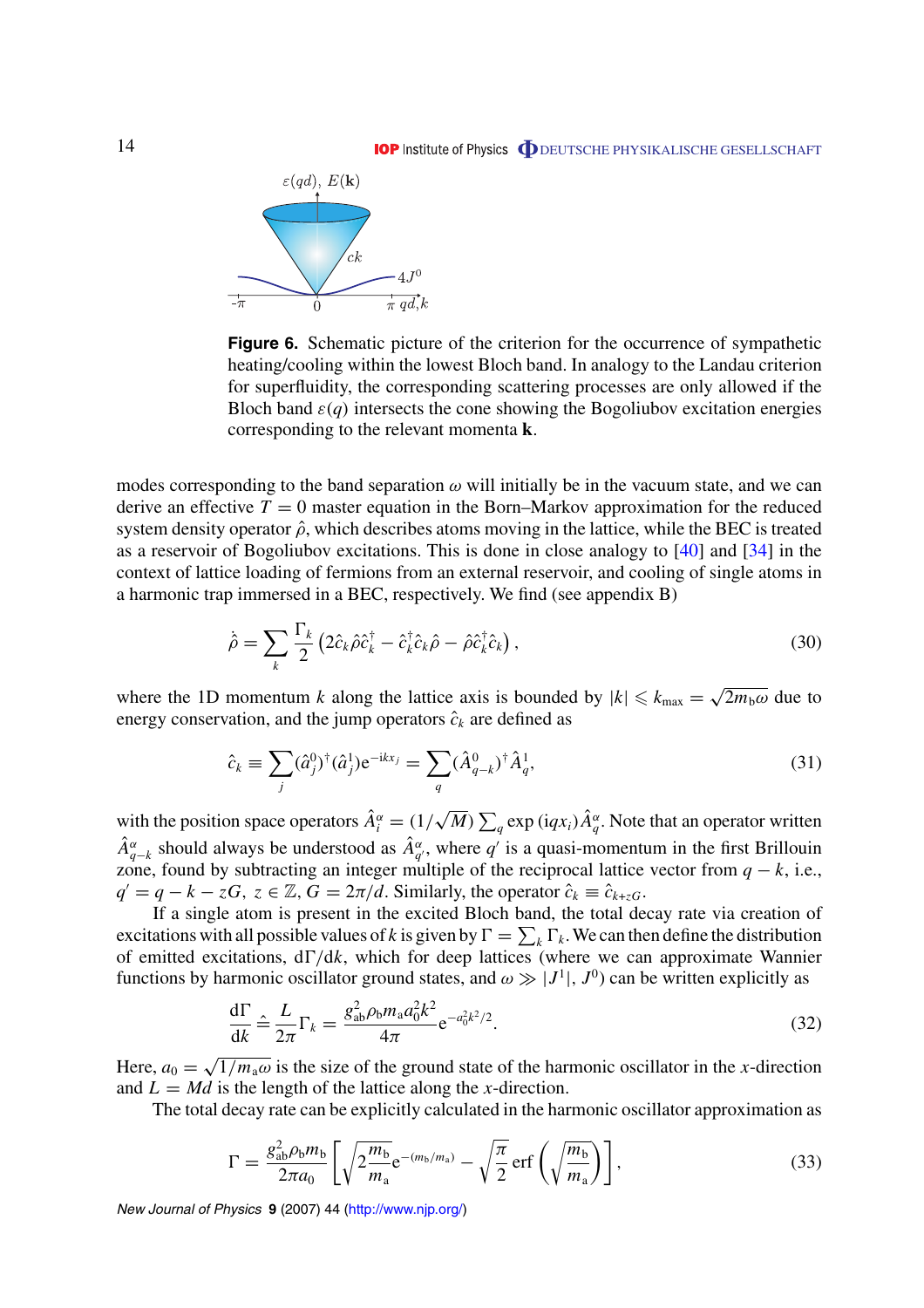

**Figure 7.** The distribution of *k* values in decay events,  $d\Gamma/dk$ , plotted in dimensionless units for the case where  $k_{\text{max}} \gg \pi/d$ . In the plot we indicate integer multiples of the Brillouin zone width with dashed vertical lines. In order to compute the change in quasi-momentum of a lattice atom  $q' - q$ , the values for *k* must always be translated back into the first Brillouin zone.

where  $\text{erf}(x)$  denotes the error function. The value of  $\Gamma$  can be tuned by changing the scattering length, the density of the BEC reservoir or the depth of the optical lattice.

If we compute the distribution for the change in quasi-momentum,  $q' - q$  of the lattice atoms, we must translate values for *k* outside the first Brillouin zone,  $|k| > \pi/d$  back into the first Brillouin zone, as  $q' = q - k - zG$ ,  $z \in \mathbb{Z}$ ,  $G = 2\pi/d$ . This is indicated by the regions between the dashed lines in figure 7. We can distinguish two interesting limits for our parameters based on the ratio of the upper bound on  $|k|$ ,  $k_{\text{max}} = \sqrt{2m_b\omega}$  and the extent of the first Brillouin zone,  $\pi/d = \sqrt{2m_a\omega_R}$ .

- 1.  $k_{\text{max}} \gg \pi/d$ . Here, the distribution  $d\Gamma/dk$  extends over *k* values much larger than the first Brillouin zone, as depicted in figure 7. When we compute the distribution of changes in quasi-momentum for the lattice atoms, this will be approximately uniform over the first Brillouin zone. Note that this limit also corresponds to a situation in which the wavelength of emitted excitations,  $\lambda_k = 2\pi/k$  is typically much shorter than the separation between lattice sites *d*. Thus collective effects of decay on different lattice sites (analogous to superradiance and sub-radiance in atomic decay) are suppressed.
- 2.  $k_{\text{max}} < \pi/d$ . Here, the distribution  $d\Gamma/dk$  is cut off before it reaches the edge of the first Brillouin zone. As a result, the distribution of  $\Delta q$  is localized at low values, peaking at the cutoff value  $k = \pm k_{\text{max}}$ . This can be used to target the decay to one area within the first Brillouin zone. For example, we can choose to excite atoms to a quasi-momentum value in the first band from which decay into the dark state will be strongly favoured. Note that this limit also corresponds to a situation in which the wavelength of emitted excitations,  $\lambda_k > d$ . Thus collective effects involving decay on different lattice sites occur, and this decreased spatial resolution of the decay process corresponds to the increased resolution that we observe in momentum space. These effects are properly accounted for in our calculations.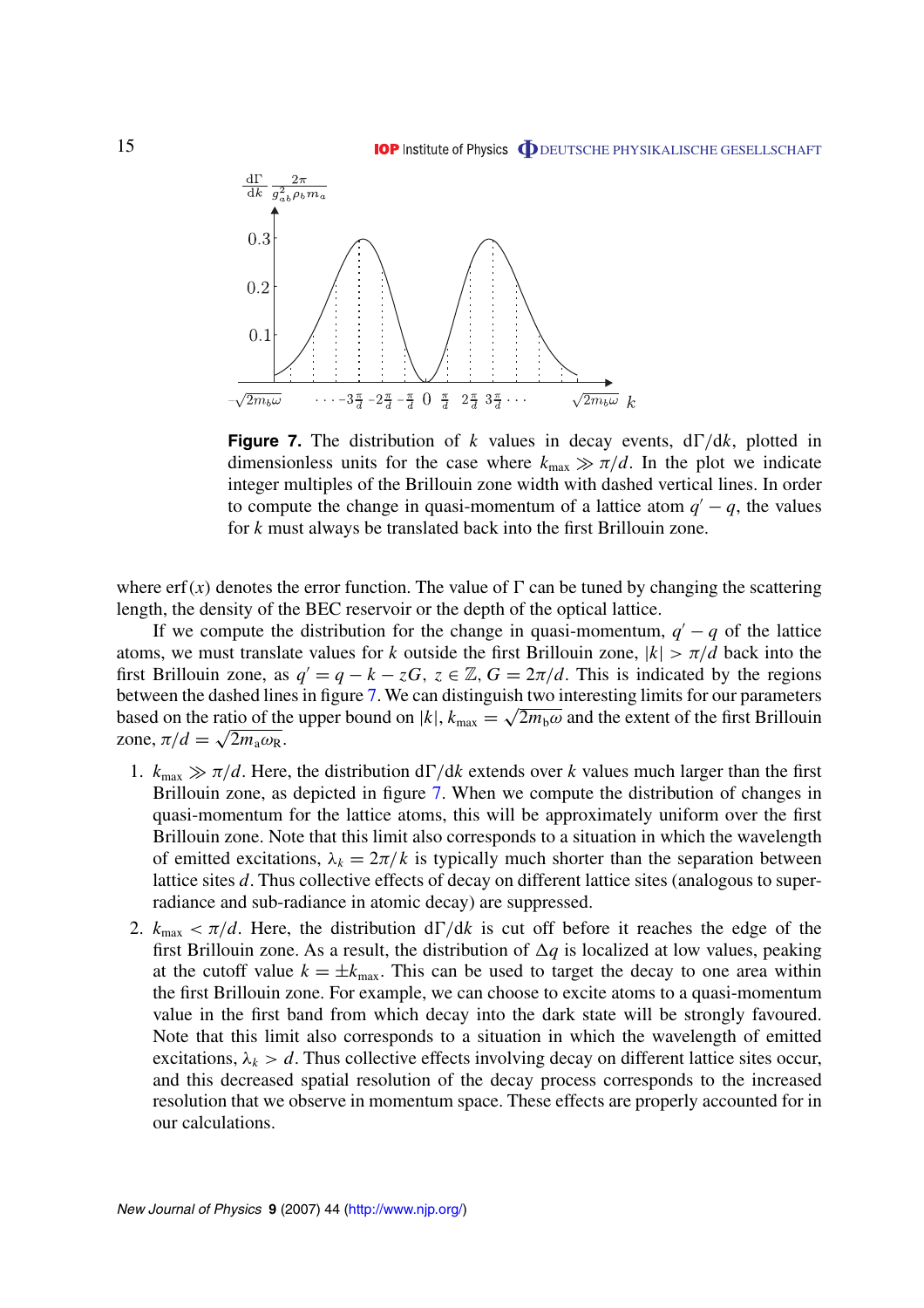#### <span id="page-15-0"></span>**4. Single particle cooling**

In this section, we will analyse the cooling process consisting of the two steps (i) the Raman laser excitation and (ii) the decay of excited lattice atoms. We will describe how efficient excitation laser pulses can be designed and present the results obtained from both numerical simulations and from analytical calculations based on Lévy statistics. In the excitation step, which represents the first part of our cooling protocol, we will assume that the interaction with the BEC reservoir can be switched off (e.g., via a Feshbach resonance  $[41]$  $[41]$ – $[43]$  $[43]$ ), whereas the Raman coupling is switched off during the decay step.

#### *4.1. Designing the required laser pulses*

We define the probability  $P_j(q)$  that the *j*-th pulse (with  $j = 0..N_p - 1$  and  $N_p$  the number of pulses) excites an atom with initial quasi-momentum *q* from the lowest band to the excited band and require  $P_i(q) = 0$  for  $q \approx 0$  and  $P_i(q) \rightarrow 1$  for states with higher quasi-momentum (cf figure  $4(a)$  $4(a)$ ). The probability  $P_i(q)$  can be obtained by solving the Heisenberg equations of motion for the system operators

$$
\dot{\hat{A}}_q^0(t) = -i \frac{\Omega_j(t)}{2} \hat{A}_{q+\delta q_j}^1(t),
$$
\n
$$
\dot{\hat{A}}_{q+\delta q_j}^1(t) = i \delta_{q+\delta q_j} \hat{A}_{q+\delta q_j}^1(t) - i \frac{\Omega_j(t)}{2} \hat{A}_q^0(t),
$$
\n(34)

where the effective detuning  $\delta_{q+\delta q_j} \equiv \omega + \varepsilon_{q+\delta q_j}^1 - \varepsilon_q^0 - \delta$ .

These equations are valid in the subspace of a single lattice atom, where the interaction Hamiltonian  $\hat{H}_{I} = 0$ , and can be analytically solved for two simple cases. In the case of weak excitation,  $\int \Omega_i(t) dt \ll 1$ , we find the probability

$$
P_j(q) = \left| \frac{1}{2} \int_{-\infty}^{\infty} dt \, \Omega_j(t) e^{i\delta_{q+\delta q_j}t} \right|^2 \tag{35}
$$

in terms of the Fourier transform of the Raman Rabi frequency  $\Omega_i(t)$ . In the case of a time square pulse ( $\Omega_i(t) = \Omega_j$  for  $0 \le t \le \tau_j$  and  $\Omega_i(t) = 0$  otherwise), we have

$$
P_j(q) = \frac{\Omega_j^2}{(\delta_{q+\delta q_j}^2 + \Omega_j^2)} \sin^2\left(\sqrt{\delta_{q+\delta q_j}^2 + \Omega_j^2} \tau_j/2\right). \tag{36}
$$

The goal of the excitation step is to design efficient laser pulses, which excite atoms with large quasimomentum  $|q| > 0$  but do not couple the atoms in the dark state  $q = 0$ . We would also like to do this on a fast timescale and therefore require a  $\pi$ -pulse, i.e.,  $\tau_i = \pi/\Omega_i$  in the case of a time square pulse, for the resonant transition and adjust the parameters to always keep the first node of the sinc-function at  $q = 0$ . Such a pulse sequence consisting of  $N_p = 3$  pulses, is shown in figure [8](#page-16-0). We start with an intense laser pulse to excite atoms with momentum  $qd \sim \pi$ around the edges of the Brillouin zone, and then move the resonance closer to  $q = 0$  by adjusting the Raman detuning  $\delta_i$  and momentum kick  $\delta q_i$  and at the same time reducing the intensity of the laser beams. To be able to resolve the band structure with our Raman pulses we always have to fulfill  $\Omega \ll 8|J^1|$  and consequently  $\tau \gg \pi/8|J^1|$ . Note, that the relevant energy scale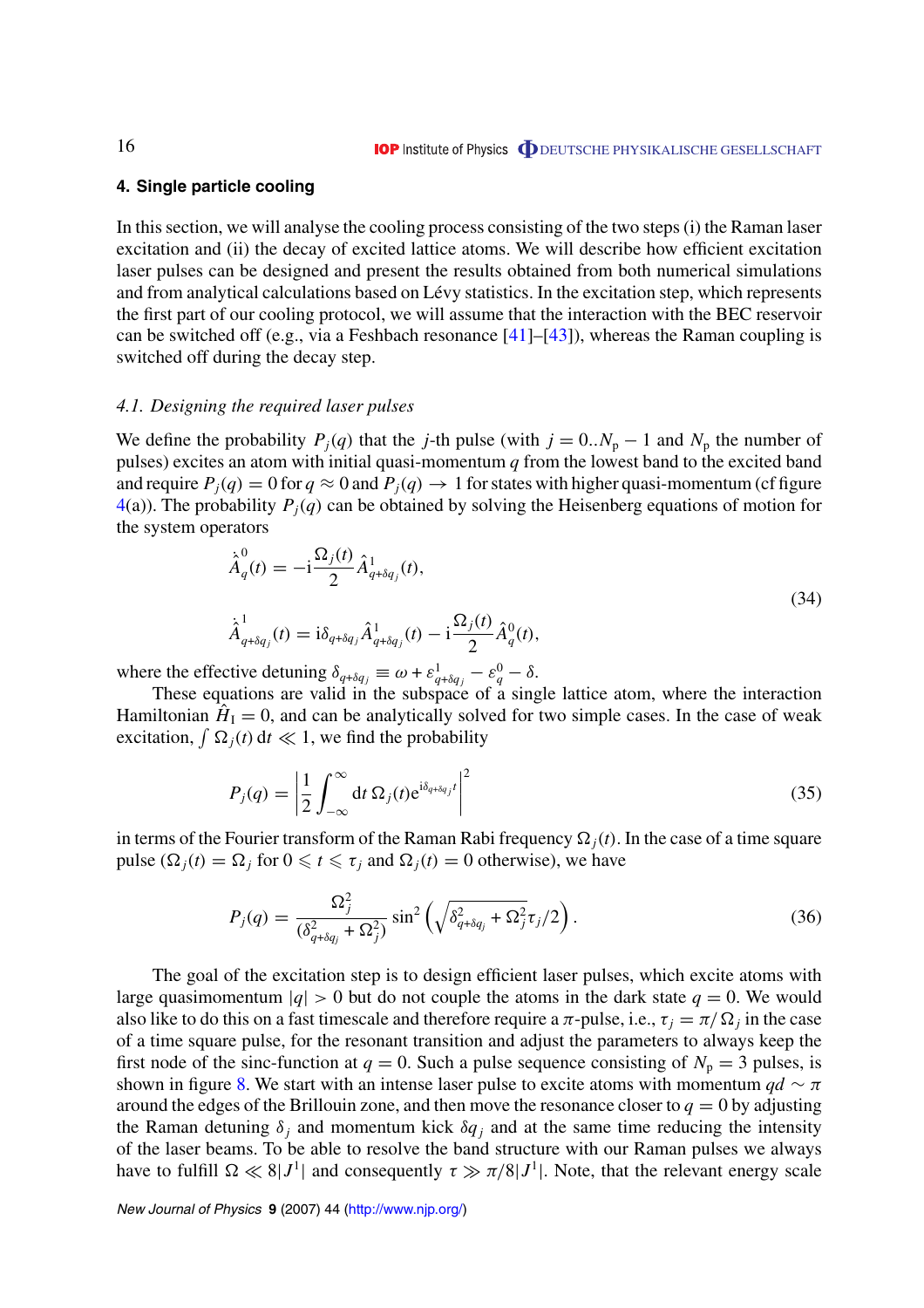# <span id="page-16-0"></span>17 **IOP** Institute of Physics **ODEUTSCHE PHYSIKALISCHE GESELLSCHAFT**



**Figure 8.** A typical efficient pulse sequence consisting of three time square pulses. (a) A short pulse excites atoms with large quasimomentum at the edges of the Brillouin zone (dotted line), dashed line in (b) and solid line in (c), longer pulses excite atoms with quasi-momentum closer to zero, always keeping  $P(q = 0) = 0$ .  $\text{Parameters}$  used:  $\Omega = (27.4, 8.4, 8.4) J^0$ ,  $\delta q d = (0.31, 2.12, -2.12)$ ,  $(\delta - \omega) =$ −*(*28*.*2*,* 25*.*2*,* 25*.*3*)J*0.

is the hopping  $|J^1|$  in the upper band, which is typically an order of magnitude larger than the hopping *J*<sup>0</sup> in the lower band for lattice strengths  $V_{a.x} \sim 10\omega_R$ . The parameters here have also been carefully chosen to avoid unwanted excitation to higher bands.

## *4.2. Results*

In this section, we will quantitatively analyse the cooling process, computing the final temperature and cooling timescales. We make use of both numerical and analytical methods, and compare the results we obtain in each case.

In the numerical analysis we simulate the time evolution of the system density operator using a Monte Carlo wavefunction method [\[44](#page-31-0), [45\]](#page-31-0). In the simulations we start with an initial mixed state according to a thermal distribution of atoms in the lowest Bloch band with a typical temperature  $4J^0 \ll k_B T \ll \omega$ . To obtain good approximations of the system density operator at all times we evolve the state according to the master equation ([30\)](#page-13-0) and typically take the statistical average over ∼10<sup>5</sup> trajectories in the simulations, for a 1D optical lattice, with *M* = 101 lattice sites and two bands.

The analytical calculations make use of Lévy statistics, similar to the corresponding calculations for freespace subrecoil laser cooling (see subsection 2.2). We define the temperature of the atom in terms of the width of the quasi-momentum distribution, and find

$$
k_{\rm B}T = 2J^0(\Delta q d)^2,\tag{37}
$$

with  $\Delta q$  denoting the half width of the momentum distribution at e<sup>-1/2</sup> of the maximum. This is in close analogy to free space Raman cooling [[38\]](#page-31-0), with the mass in free space replaced with the effective mass in the optical lattice, and the quasi-momentum now playing the role of momentum in free space. We again find  $T \propto \Theta^{-2/\lambda}$  (see subsection 2.2, and consequently time square excitation pulses again lead to efficient cooling, as  $\lambda = 2$  for time square pulses also in the presence of the optical lattice. Similarly we again find  $n_0(\Theta) \propto \Theta^{1/\lambda}$ .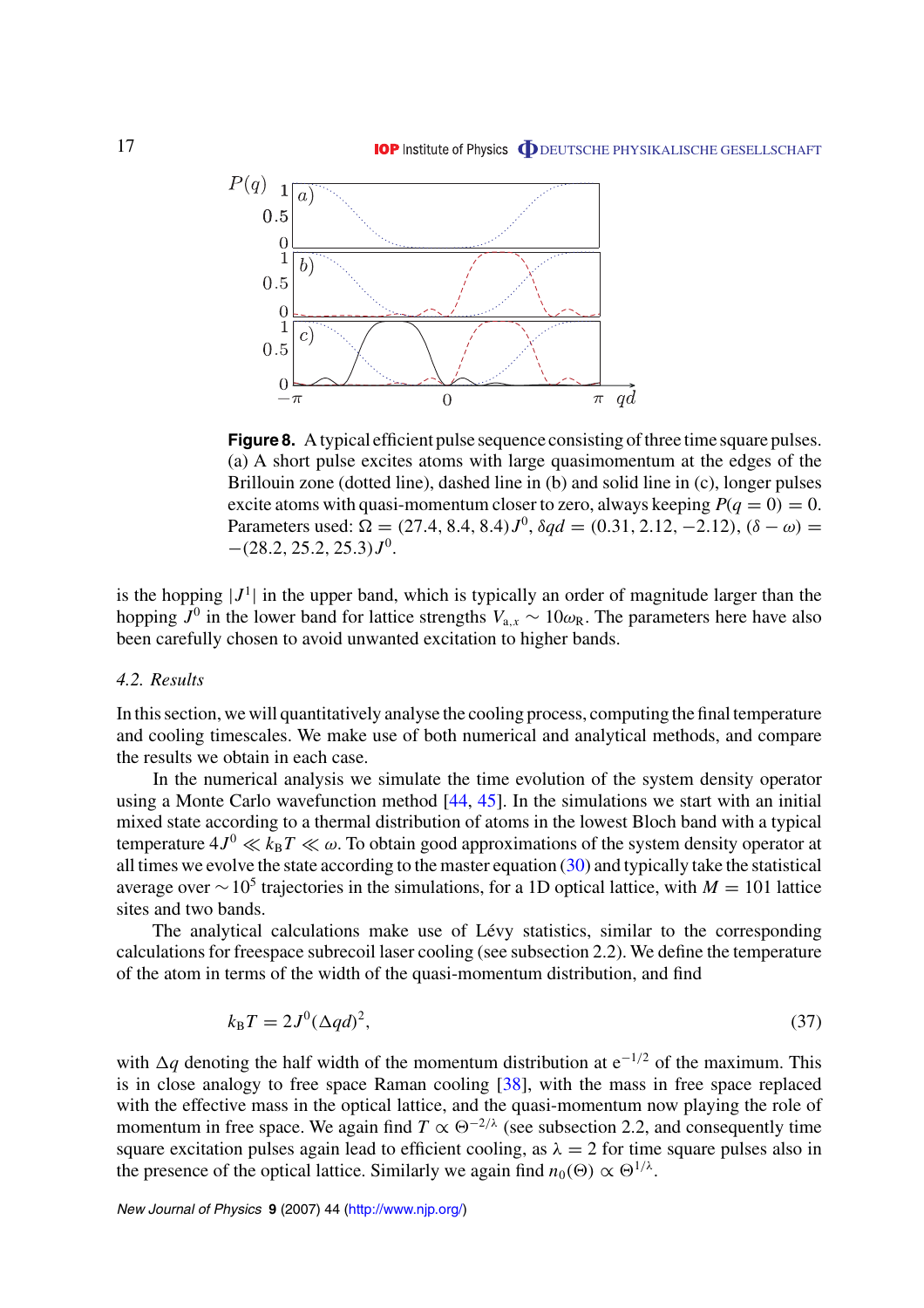

**Figure 9.** (a) Development of the narrow momentum peak after 0, 1, 3, 5 and 10 iterations of the pulse sequence shown in figure [8](#page-16-0), for  $M = 101$  lattice sites. (b) Temperature in units of  $4J^0$  against time in units of  $1/J^0$ . (c) Fraction of the atoms in the dark state with  $q = 0$  against time in units of  $J^0$ . In both plots, circles show numerical results obtained from quantum Monte Carlo wavefunction simulations, the solid line shows analytic results obtained from Lévy statistics. Parameters as in figure [8,](#page-16-0) again for  $M = 101$  lattice sites.

In figure 9, we compare the analytical and the numerical results for the temperature and the fraction of atoms in the dark state. In the simulations, repeated application of the  $N_p$  excitation and decay steps leads to the development of a sharp peak in the momentum distribution  $n^0(q)$  in the lowest Bloch band already after a few iterations, as can be seen in figure 9 (a).

In figures  $9(b)$  and (c), we plot the temperature of the lattice atom, as defined in equation [\(37](#page-16-0)) and the height of the peak at  $q = 0$  against time in units of  $J^0$ , where circles denote numerical results from the quantum trajectory simulations, and solid lines are the analytical results from Lévy statistics. In both cases we find excellent agreement of the numerical results with the analytical predictions. Typical temperatures of  $k_B T/4J^0 \sim 2 \times 10^{-3}$  and a typical fraction on the order of a few tens of percent in the central peak can be reached in  $t_fJ^0 \sim 50$  for the pulse sequence shown in figure [8](#page-16-0). In the simulations we have furthermore used  $\Gamma = 1\omega_R$ , which can be obtained from equation ([33\)](#page-13-0) for  $\rho_b = 5 \times 10^{14} \text{ cm}^{-3}$  and  $a_s = 350a_b$  (e.g., via a Feshbach resonance) for <sup>87</sup>Rb in the lattice and <sup>23</sup>Na in the reservoir,  $a<sub>b</sub>$  is the Bohr radius. Note, that for the parameters we use (see caption in figure  $\frac{8}{10}$  $\frac{8}{10}$  $\frac{8}{10}$ ), the cooling timescale is mainly determined by the duration of the last two excitation pulses. The cooling timescale is typically much faster than the excitation pulses, and thus smaller values of  $\Gamma$  does not significantly slow down the cooling process, unless the cooling timescale becomes comparable to the duration of the excitation pulses.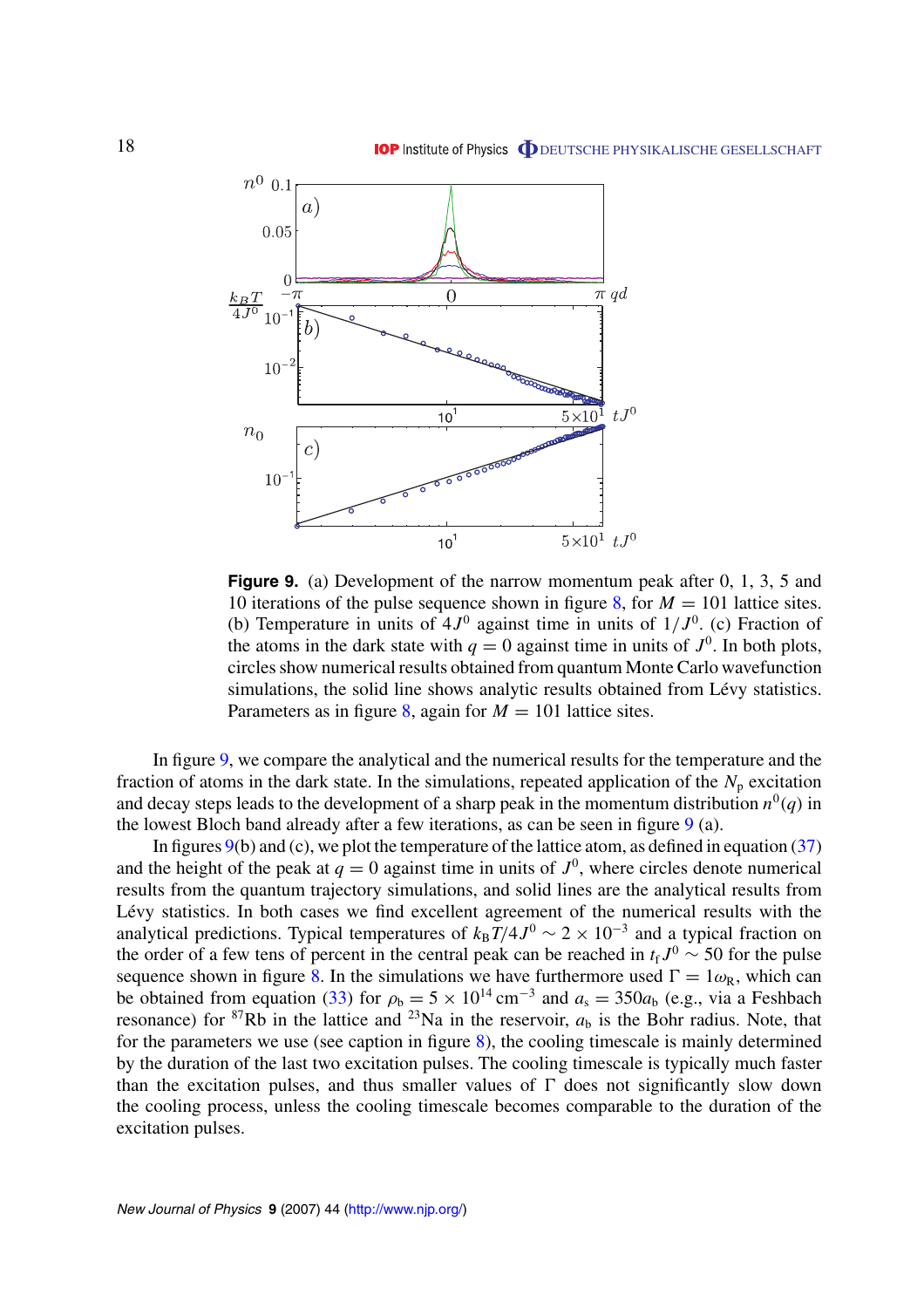<span id="page-18-0"></span>

**Figure 10.** (a) Temperature and (b) dark state population after a time  $t = 70J^0$ for the parameters as in figure  $8$  as a function of the residual decay  $\Gamma$  obtained from numerical simulations as described in the text.

In our cooling scheme we assume that the interaction of lattice atoms with the reservoir can be switched off during the excitation process. In a real experiment this can be done, e.g., via optical or magnetic Feshbach resonances [[41\]](#page-31-0)–[[43\]](#page-31-0), eventual residual finite interactions (e.g., due to magnetic field fluctuations for magnetic Feshbach resonances) can lead to a change of the excitation profile and thus represent a possible source of imperfection. From numerical simulations, however, we find that for  $\Gamma \ll J^1$ , the final temperatures (see figure 10(a)) and the fraction of atoms in the dark state (see figure 10 (b)) do not change significantly. From equation ([33\)](#page-13-0), we find that  $\Gamma \sim 10^{-3} J^1$  can be achieved for  $\rho_b = 5 \times 10^{14}$  cm<sup>-3</sup> and  $a_s = 20 a_b$  for  $87Rb$  in the lattice and  $23Na$  in the reservoir.

## **5. Many particle cooling**

In this section, we will adapt the cooling scheme to many quantum degenerate bosons or fermions. We will assume that no interactions between the lattice atoms are present during the cooling process. In the case of bosons this means that the interaction Hamiltonian  $H<sub>I</sub> = 0$  (see equation ([16\)](#page-9-0)), which can be achieved experimentally, e.g., via an optical or magnetic Feshbach resonance  $([41]–[43])$  $([41]–[43])$  $([41]–[43])$  $([41]–[43])$  $([41]–[43])$ . We consider a single species of fermions, and thus s-wave interactions are forbidden due to Pauli blocking.

The cooling process again follows the protocol as in the case of a single lattice atom: (i) in the excitation step Raman laser pulses are designed to excite atoms outside the dark state region to the first excited Bloch band, the coupling of the lattice atoms to the reservoir atoms are switched off during this step. (ii) in the decay step the dissipative coupling to the BEC reservoir randomizes the quasi-momentum of lattice atoms decaying to the lowest band and consequently to a finite probability of falling into the dark state region.

One additional question in the context of cooling many atoms is that of re-absorption of emitted excitations, processes in which the reservoir excitation created during the decay of one atom is 'absorbed' by another atom, transferring it to the excited Bloch band. This question has also been addressed in the context of laser cooling (see, e.g., [[46\]](#page-31-0)). Importantly, re-absorption effects will be very substantially reduced for cooling 1D or 2D systems, as reservoir excitations will generally be emitted away from axis or plane of the system being cooled. In the present context, where we are often interested in systems of reduced dimension, this should restrict any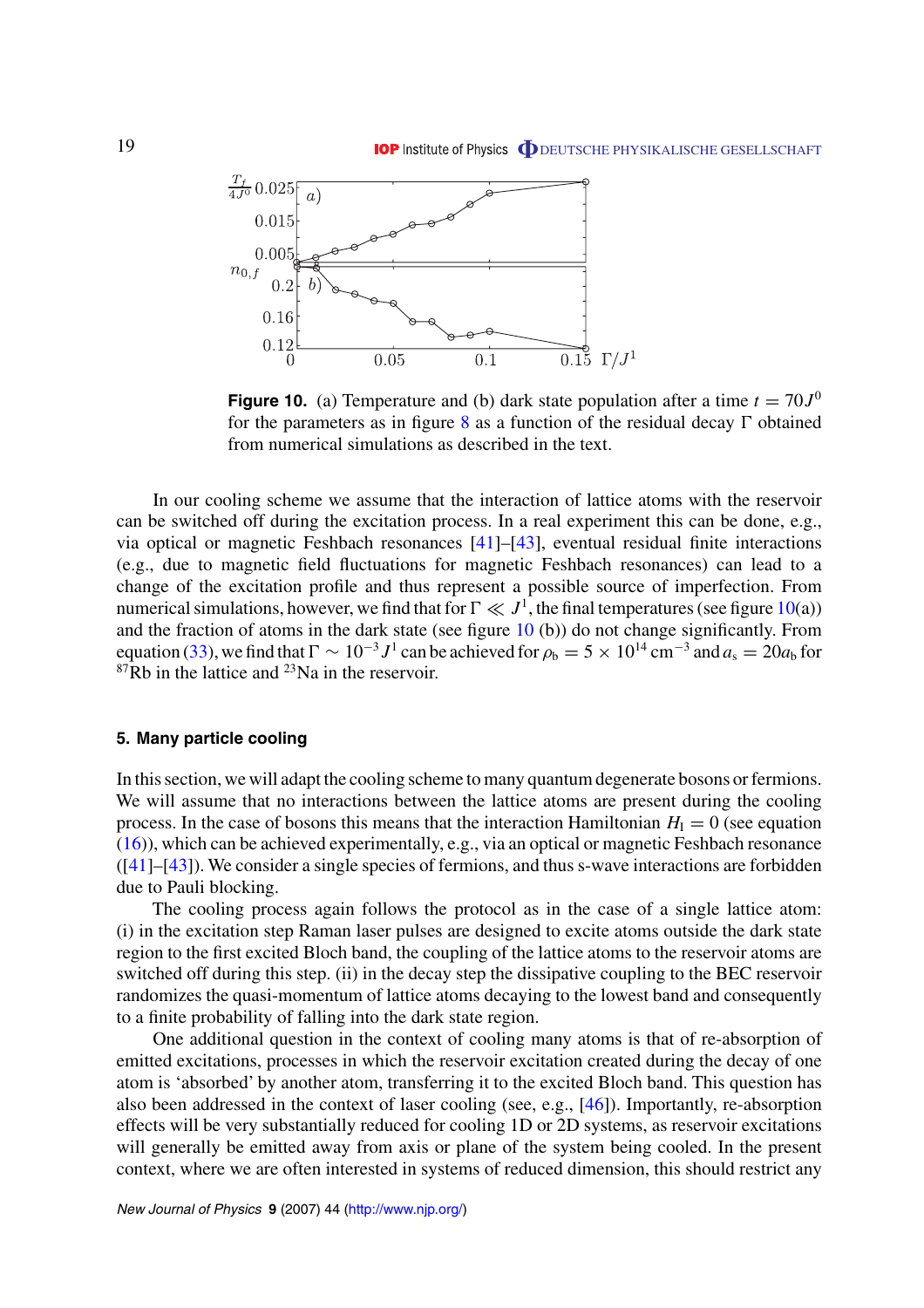<span id="page-19-0"></span>adverse effects from re-absorption. In order to minimise re-absorption in the present context, the BEC reservoir could also be evaporatively cooled in the sense that particle excitations are allowed to quickly leave the trap, and do not interact multiple times with the lattice atoms.

For non-interacting lattice atoms, the dynamics of the cooling process is again described by the master equation ([30\)](#page-13-0). However, exact numerical simulations of the master equation are impractical, as the discretisation of the momentum space grid must be very fine to make possible calculation of the low final temperatures. Therefore, we perform the analysis of the cooling process by numerical simulations of a quantum Boltzman master equation (QBME) [[45](#page-31-0), [47](#page-31-0)]. The QBME is one of the simplest versions of the more general quantum kinetic master equation (QKME) [\[45](#page-31-0)], which represents a fully quantum mechanical kinetic theory for the time evolution of the system density operator, and was originally developed to analyse formation of BEC in atomic gases. The QBME is an equation for the diagonal elements  $w_m \equiv \langle m|\rho|m\rangle$  of the reduced system density operator, which describes the time evolution of the system in terms of classical configurations  $w_m$  of atoms occupying momentum states  $\mathbf{m} = [\{m_q^0\}_q, \{m_q^1\}_q]$  in the two Bloch bands. Here,  $m_q^{\alpha}$  denotes the occupation of momentum state q in Bloch band  $\alpha$ . In addition to the Born approximation and the Markov approximation made in the derivation of the master equation, the QBME neglects the off-diagonal coherences between different classical configurations contained in the QKME.

In our numerical simulations we require a full QBME only for the decay step (ii), as for non-interacting atoms the excitation step (i) can be exactly calculated from the Heisenberg equations ([35\)](#page-15-0), i.e., from the excitation probability  $P_i(q)$  as

$$
w_{m_q^1} = P_j(q - \delta q_j) w_{m_{q - \delta q_j}^0}.
$$
\n(38)

The QBME for the second step (ii), the decay of excited lattice atoms back to the lowest Bloch band can be written as (see appendix C)

$$
\dot{w}_{\mathbf{m}} = \sum_{k,q} \Gamma_k [m_{q-k}^0 (1 \pm m_q^1) w_{\mathbf{m}'} - m_q^1 (1 \pm m_{q-k}^0) w_{\mathbf{m}}],\tag{39}
$$

where  $\mathbf{m}' = \mathbf{m} - \mathbf{e}_{q-k,q}$  and

$$
\mathbf{e}_{q-k,q} = [0, \dots 0, \stackrel{q-k}{1}, 0, \dots 0, \stackrel{q}{-1}, 0 \dots 0], \tag{40}
$$

the upper (lower) signs are for bosons (fermions).

Finally, we want to remark that the coherences which are neglected in the description of the decay step in terms of a QBME could, in principle, even be destroyed in a real experiment. For example, this could be done, by modulating the lattice depth and thereby randomizing the off diagonal elements, similar to the twirl in state purification protocols [[48\]](#page-31-0).

In the following, we will present the results obtained from our numerical simulations first for the case of non-interacting bosons, then we will describe how finite interactions affect the excitation steps and finally we will present the results for spin polarized fermions.

#### *5.1. Results*

*5.1.1. Non-interacting bosons.* For *N* non-interacting bosons, the *T* = 0 ground state is the fully occupied  $q = 0$  momentum state, as in the case of a single atom. As a consequence we can use the same excitation pulse sequences as for a single atom (cf figure  $\frac{8}{10}$ ). In figure [11](#page-20-0)(a), we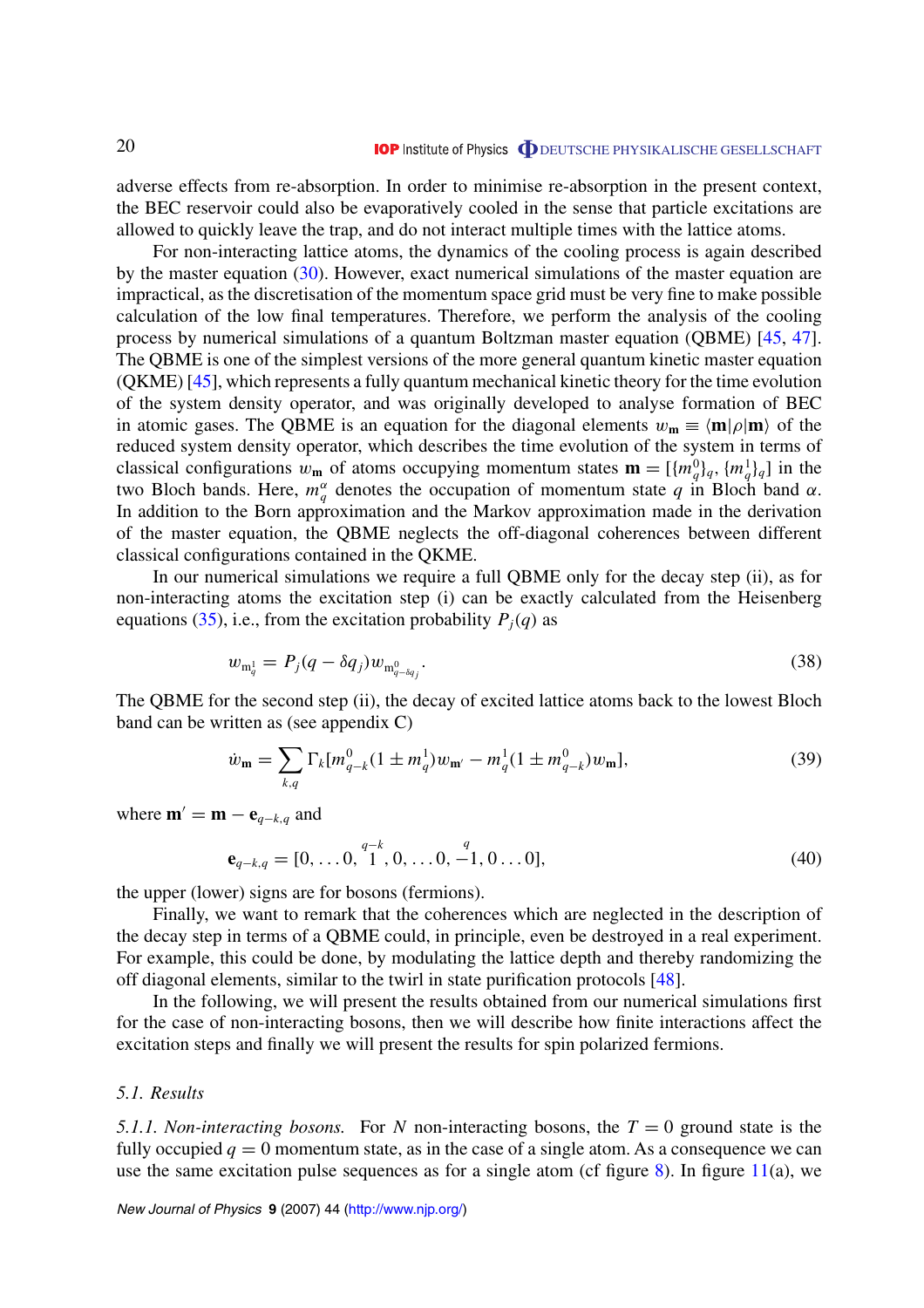<span id="page-20-0"></span>

**Figure 11.** Numerical simulation of the QBME for  $N = 51$  bosons in  $M = 101$ lattice sites. (a) Temperature in units of  $4J^0$  against time in units of  $1/J^0$ . (b) Increase of the fraction of atoms in the dark state region *qd* ∈ [−0*.*06*,* 0*.*06] against time in units of  $1/J<sup>0</sup>$ . Parameters used as in figure [8.](#page-16-0)

plot temperature against time which we obtain from numerical simulations [[45\]](#page-31-0) of the QBME equation ([39\)](#page-19-0). Temperature here is calculated by a Gaussian fit to the momentum distribution, excluding the central peak. Cooling to similar temperatures as in the single particle case can be obtained on shorter timescales for many atoms. This is due to the bosonic enhancement factor, which appears as the factor  $(1 + m_{q-k}^0)$  in the QBME [\(38\)](#page-19-0). In figure 11 (b), we show the increase of the central peak against time.

*5.1.2. Excitation profile for bosons with interactions.* Until now, we have assumed that the interactions between the Bosons *a* is negligible. In this section, we investigate how small finite interactions will alter the excitation profile, and give approximate values for interaction strengths that can be safely neglected. Here, we must compute the time evolution of the many-body system during the excitation step, which is described by the full two-band Bose–Hubbard–Hamiltonian for interacting atoms given in subsection 3.1 as  $\hat{H}_0 + \hat{H}_{LS} + \hat{H}_{I}$ .

This is possible in 1D at temperature  $T = 0$  using time-dependent DMRG methods [[49\]](#page-31-0)–[[51\]](#page-31-0). These numerical methods allow us to compute the time evolution of a 1D manybody system where the Hilbert space can be expressed as the product of local Hilbert spaces of dimension d forming a 1D chain. In these methods, the state of the system is written as a truncated matrix product state representation [[49\]](#page-31-0), in which *χ* states are retained in each Schmidt decomposition of the system. The dynamical evolution for 1D systems with sizes similar those seen in experiments can then be computed, starting both from the ground state and from weakly excited states.

We simulate the time evolution in this way for the duration of one coherent Raman pulse. We consider the situation with all the interactions equal, i.e.,  $U^{00} = U^{01} = U^{11}$ . To minimize the influence of box boundary conditions, we used  $M = 41$  sites and an initial Fock state of the form  $|0 \cdots 0111110 \cdots 0\rangle$  with  $N = 5$  atoms located at the centre of the system in the lower band. Since Fock states have a flat equally occupied momentum distribution they allow the excitation profile to be determined by examining the final momentum distribution. A  $\chi = 50$ and an occupancy cutoff of  $n_{\text{max}}^0 \le 4$  and  $n_{\text{max}}^1 \le 2$  atoms per site for the lower and upper band respectively (equivalent to  $s = 15$ ) was found to be sufficient.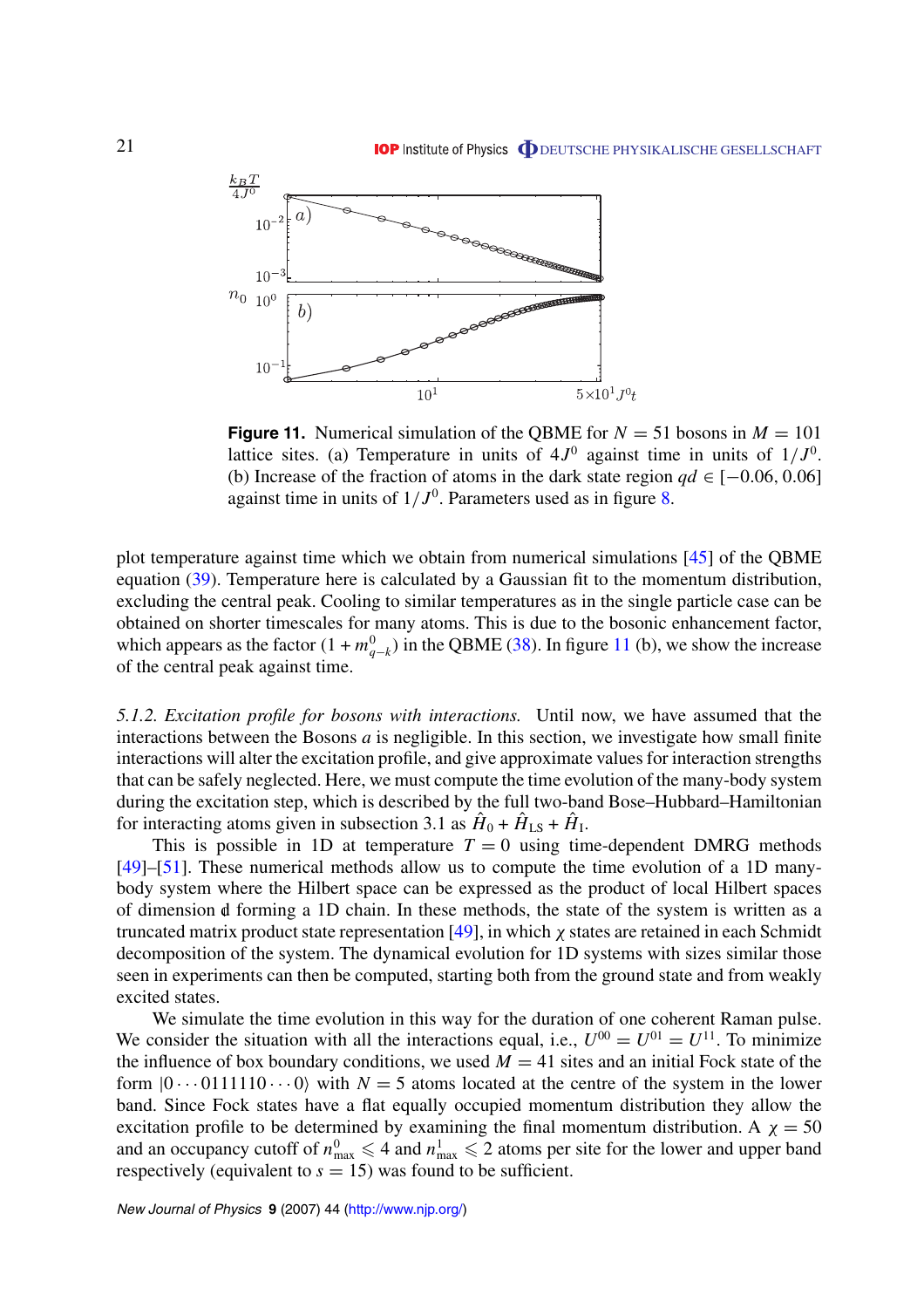

**Figure 12.** (a) The momentum distribution in the lowest Bloch band obtained after a single excitation pulse applied is to an initial Fock state of  $N = 5$  atoms in *M* = 41 lattice sites for a variety of interaction strengths  $U^{\alpha\alpha'}/J^0 \in [0, 1.3]$ . The parameters used where  $\delta qd = 1.23$ ,  $\omega = 1.05 J^0$ ,  $(\delta - \omega) = 27.9 J^0$ ,  $V_0 = 10 \omega_R$ ,  $\omega_R = 2\pi \times 3.8$  kHz. (b) The occupancy at momentum  $q = 4\Delta q$  and (c) at  $q = 0$ against the interaction strength as a fraction of the flat occupation  $n_{\text{flat}}^0 = N/M$ .

In figure 12(a), the momentum distribution for the lowest band  $n^0(q)$  after the pulse has been applied is displayed for a sequence of interaction strengths  $U^{\alpha\alpha'}/J^0$ . For the parameters chosen when  $U^{\alpha\alpha'} = 0$  the initially flat momentum distribution has a hole carved out at  $q = 4\Delta q$ , where  $\Delta q = 2\pi / Md$ . This demonstrates the selective excitation of this momentum and crucially the dark state at  $q = 0$  is left unchanged. As interactions are switched on the pulse begins to distort the final momentum distribution from this characteristic shape with a peak in the population of momenta either side of  $q = 4\Delta q$  as well as an increase in the population remaining at  $q = 4\Delta q$ itself. This latter quantity provides a useful measure of the shape of the excitation profile and is plotted in figure 12(b) and displays a linear increase only after  $\dot{U}^{\alpha\alpha'}/J^0 > 0.2$ . The most relevant quantity for the cooling scheme is  $n^0(0)$ , the population at  $q = 0$ , which is seen to increase linearly for small interaction strengths in figure 12 (c). In total this reveals that for  $U^{\alpha\alpha'} \ll$  $1/\tau \ll |J^1|$  the excitation profile remains close to that assumed for  $U^{\alpha\alpha'} = 0$ . If we include the additional constraint that  $U^{\alpha\alpha'} \ll |J^0|$ , which ensures that interactions do not substantially alter the ground state, the conclusions for the excitation pulse used earlier should not change.

*5.1.3. Fermions.* In contrast to bosons, in the case of *N* non-interacting (spin-polarized) fermions the  $T = 0$  ground state is characterized by the  $T = 0$  Fermi distribution, i.e., a step function  $n^0(q) = \Theta(q - q_F)$  for the momentum distribution in the lowest band, where the Fermi momentum  $q_F = \pi (N - 1)/Md$ . The excitation pulse sequence thus has to be changed in order to create a dark state region for atoms with momenta  $|q| \leq q_F$ . As a consequence the use of time square pulses is no longer advantageous, due to the large sidelobes they create in the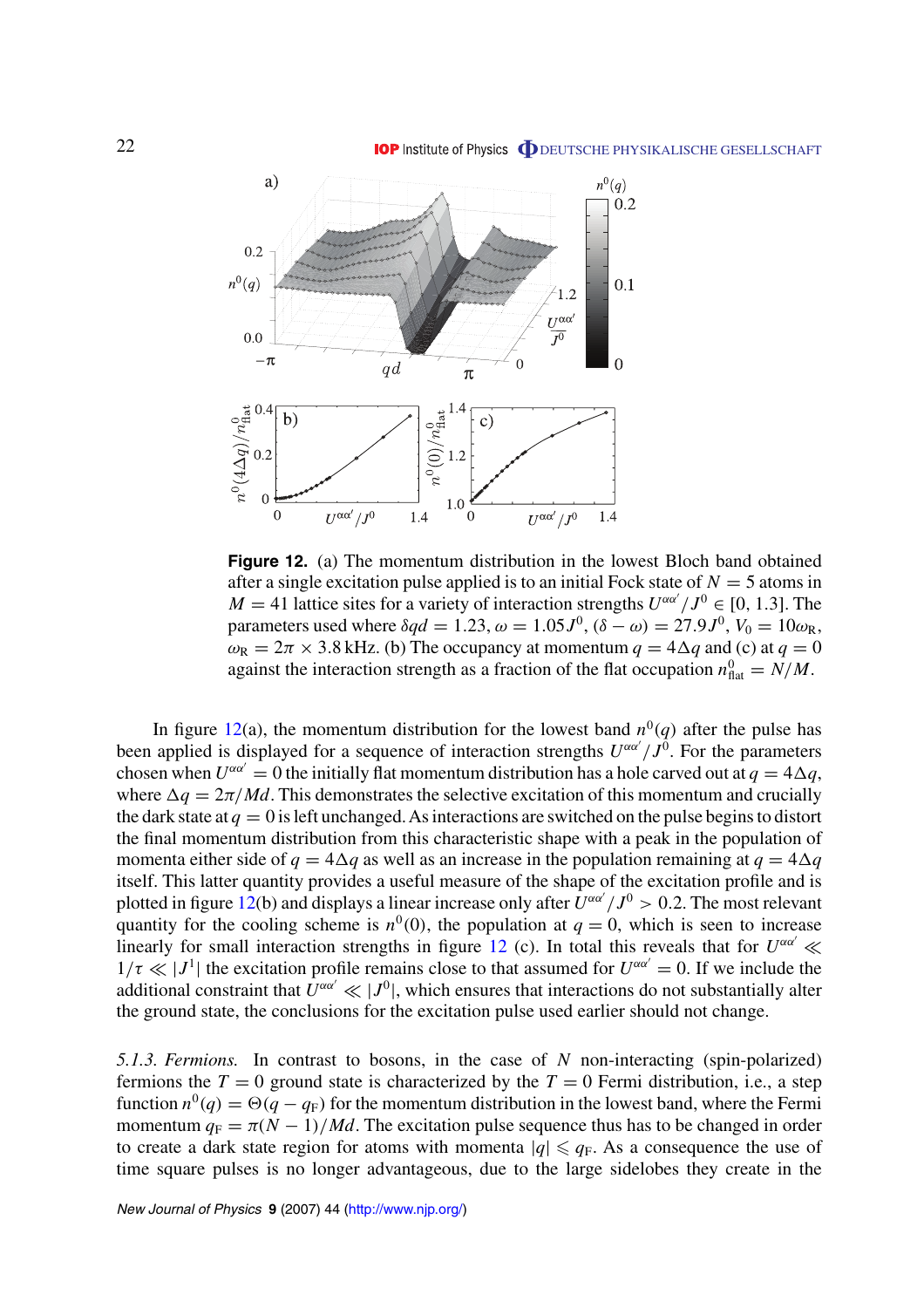<span id="page-22-0"></span>

**Figure 13.** Comparison of the excitation probability for a time square (solid line) and a Blackman pulse (dashed line), shaded area depicts the filled Fermi sea. Parameters used:  $\Omega = 4.21J^0$ ,  $\delta qd = 0.84$ ,  $(\delta - \omega) = -27.6$ ,  $M = 101$ ,  $N = 51$ .



**Figure 14.** Numerical simulation of the OBME for  $N = 51$  fermions in  $M = 101$ lattice sites. (a) Development of a sharp Fermi distribution after 0 (dashed line), 1 (dash-dotted line), 5 (dotted line) and 20 (solid line) cooling cycles. (b) Temperature in units of  $4J^0$  against time in units of  $1/J^0$ . Parameters used:  $\Omega = (11.58, 11.58, 1.1, 1.1)J^0$ ,  $(\delta q d = 0.31, -0.31, 1.2, -1.2)$ ,  $(\delta - \omega) =$ −*(*28*.*19*,* 28*.*19*,* 26*.*89*,* 26*.*89*)J*0.

excitation probability. We thus use a sequence of Blackman pulses [\[32](#page-31-0)] where these sidelobes are suppressed, as shown in figure 13, where we compare typical excitation probabilities for a Blackman pulse and a time square pulse. The sequence of excitation pulses is now designed as in the previous cases, however the excitation probability can only be calculated numerically and the  $\pi$ -pulse condition changes to  $\tau = \pi/0.42\Omega$  for Blackman pulses [\[38](#page-31-0)].

In figure 14(a) we plot the momentum distribution (again obtained from Monte Carlo simulations of the QBME) after  $j = 0, 1, 2, 20$  cooling cycles and find that the expected shape close to the expected  $T = 0$  Fermi distribution appears after a few cooling cycles. Temperature is now obtained by fitting a Fermi distribution to occupation of the momentum states in the lowest Bloch band. In figure  $14(b)$  we plot temperature against time in units of  $J^0$  and find that temperatures  $k_B T/4J^0 \sim 10^{-2}$  can be obtained in  $tJ^0 \sim 500$  for the parameters used (see caption of figure 14). The timescales for many fermions are slower than those of bosons due to Pauli blocking, which increasingly slows down the decay into an increasingly filled Fermi sea.

#### **6. Realizing cold strongly–interacting gases**

In this section, we investigate how strongly correlated regimes can be realized where the cooling scheme cannot be applied directly. This can be done by decoupling the optical lattice from the reservoir *b* and adiabatically ramping up the interaction strength. In this case our attention is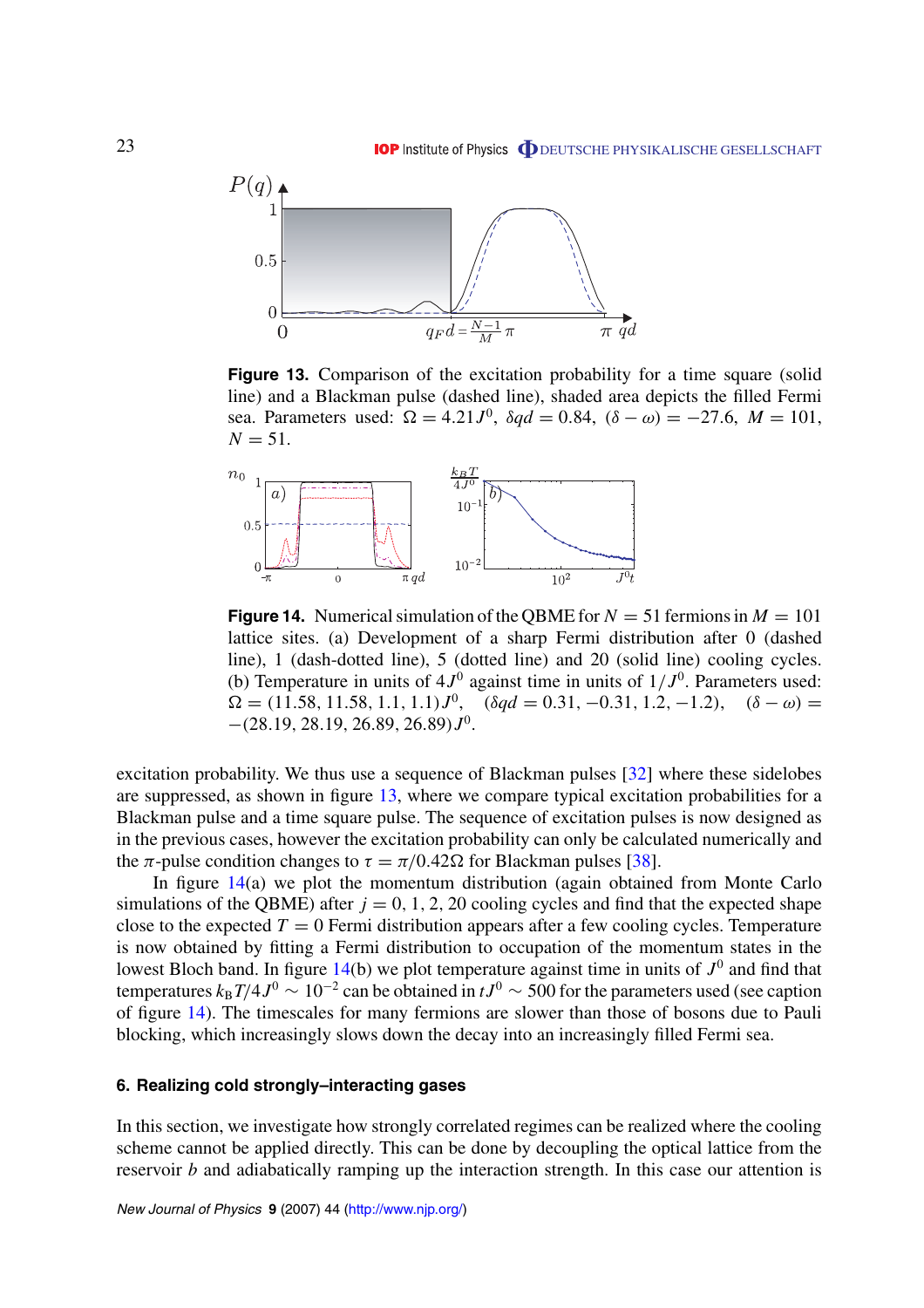<span id="page-23-0"></span>

**Figure 15.** (a) The normalized energy difference  $\mathcal{E}(\tau_r)$  (left-axis and dashed line) and the many-body overlap  $\mathcal{F}(\tau_r)$  (right axis and solid line) as a function of *τ*<sub>r</sub> for a ramping of the  $U^{00}(t=0) = 0$  groundstate with  $N = 10$ ,  $M = 21$  to  $U^{00}(\tau_r) = 20 J^0$  according to the profile given in equation 41(b). The normalized energy difference  $\mathcal{E}(t)$  with the instantaneous ground state at time *t* of the ramping with  $\tau_r = 100/J^0$  for initial states generated with  $J^0 t_{\text{ex}}$  equal to (i) 1, (ii) 5 and (iii) 9 respectively. These weakly excited superfluid states are characterized by  $\mathcal{E} = \{0.01, 0.02, 0.03\}, \mathcal{D} = \{1.2\%, 5.7\%, 7.6\%\}$  and  $\mathcal{F} = \{0.95, 0.69, 0.54\}$ respectively for (i), (ii) and (iii). All three initial states had  $\Delta \mathcal{E} \approx 0.06$ .

restricted to the evolution governing by  $\hat{H}_0 + \hat{H}_1$  with no Raman coupling and  $\alpha = 0$ , and so describes the Bose–Hubbard model of the lowest band only. We analyse this by again making use of time-dependent DMRG methods [[49\]](#page-31-0)–[\[51](#page-31-0)].

#### *6.1. Ramping the ground state*

In principle adiabaticity requires an infinitely slow ramping. Here, we determine a finite timescale in which near-adiabatic ramping can be achieved. We consider a 1D lattice of  $M = 21$  sites containing  $N = 10$  atoms initially prepared in the ground state with  $U^{00} = 0$  and then raise the interaction strength over a time  $\tau_r$  according to

$$
U^{00}(t) = U_{\text{max}} \left\{ 1 - \left[ 1 + \exp\left(\frac{t - \tau_r/2}{\tau_r/w}\right) \right]^{-1} \right\} + C. \tag{41}
$$

The constant C is fixed so as to make  $U^{00}(t=0) = 0$  and we choose the parameter  $w = 18 \tau_r$ so that  $U^{00}(t = \tau_r) \simeq U_{\text{max}}$ . As this simulation begins from a non-interacting limit we took the occupancy cut-off to be  $n_{\text{max}}^0 \leq$  six atoms per site (equivalent to  $s = 7$ ). We found that for the computation of groundstates retaining  $\chi = 50$  states in the matrix product decomposition was sufficient for this system, however, to accurately describe the dynamical ramping a  $\chi = 100$  was required. For the ramping itself we took  $U_{\text{max}} = 20 J^0$  and so approached the hard-core Bose lattice gas in 1D (Tonks gas).

To quantify the achievement of near-adiabatic ramping we computed the energy deposited into the system  $\mathcal{E}(\tau_r) = [E(\tau_r) - E_0]/NJ^0$  and the many-body overlap  $\mathcal{F}(\tau_r) = |\langle \psi(\tau_r)|\psi_0 \rangle|$  as a function of the ramping time  $\tau_r$  of the final ramped state  $|\psi(\tau_r)\rangle$  with energy  $E(\tau_r)$  and the groundstate  $|\psi_0\rangle$  with energy  $E_0$  for  $U^{00}(\tau_r)$ . Note that we express all energy differences  $\mathcal E$  as a fraction of  $NJ^0$ . This is a useful energy scale since it is (up to a constant prefactor of order one) the maximum energy difference which *N* non-interacting atoms inside the lowest band could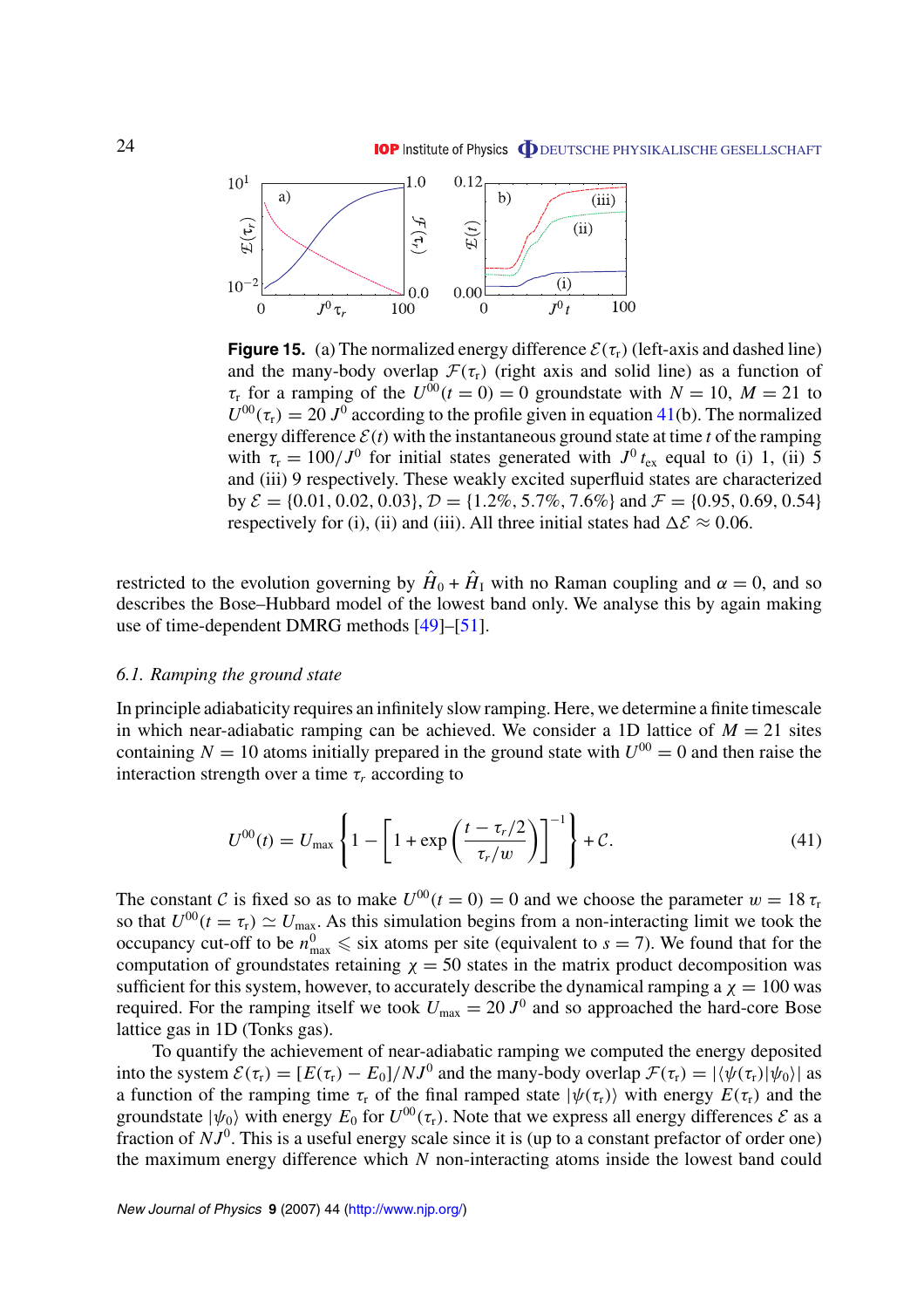<span id="page-24-0"></span>have. Both  $\mathcal{E}(\tau_r)$  and  $F(\tau_r)$  are plotted together in figure [15](#page-23-0) (a). We observe that for  $\tau_r > 10/J^0$ there is an exponential decrease in  $\mathcal{E}(\tau_r)$  with  $\tau_r$ , and thus for  $\tau_r$  of order  $U^{00}(\tau_r)/J^0$  there is negligible heating within the Bloch band. Additionally  $F(\tau_r)$  can be seen to rapidly approach unity on the same timescale rigourously verifying that this final state is converging to the groundstate in the strongly correlated regime. We note, however, that since these calculations are based on a single system size they do not address the issue of scaling with *M*. Despite this, we expect the results presented to be applicable to systems which are currently realized in experiments since their size is typically of the same order as considered here.

#### *6.2. Ramping weakly excited states*

In the previous section the degree of excitation induced by the ramping process on the ground state was quantified. Here, we confirm that the near-adiabatic timescale determined for the ground state also applies to good approximation to low-lying excited states. This is done by performing the ramping with a weakly excited initial state and demonstrating that the resulting final state remains weakly excited in the strongly interacting regime. Specifically, we generate an excited state by evolving the  $U^{00} = 0$  ground state for a time  $t_{ex}$  in the presence of a spatially homogeneous on-site interaction which is varying randomly in time in the range  $U^{00}(t) \in [0, \frac{1}{2}J^0]$ . With this method we constructed three excited initial states using  $J^0 t_{\text{ex}}$  equal to (i) 1, (ii) 5 and (iii) 9. We characterize these states by their normalized energy difference  $\mathcal{E}$ , many-body overlap  $\mathcal{F}$  with the ground state, quantum depletion  $D$  (equal to  $N$  minus the largest eigenvalue of the singleparticle density matrix), and energy spread defined by  $(\Delta \mathcal{E}/NJ^0)^2 = \langle \hat{H}^2 \rangle - \langle \hat{H} \rangle^2$  (see caption of figure [15](#page-23-0) for specific numbers). Despite this being classical noise which coherently excites the ground state it does produce excited states with features similar to those found in experiments. In particular the characteristics for state (i) may be representative of a weakly excited superfluid state resulting from the cooling scheme outlined.

The three initial states were then ramped in an identical way to subsection 6.1 using  $\tau_r = 100/J^0$ . In figure [15](#page-23-0)(b) the evolution of energy difference  $\mathcal{E}(t)$  as a function of the time *t* during a ramp is shown for each of them. From the two most excited of these states, (ii) and (iii),  $\mathcal{E}(t = \tau_r)$  is seen to level-off at around four times their initial values giving on the order of 10% heating within the Bloch band, and have  $\Delta \mathcal{E}(t = \tau_r) \simeq 0.17$ , while the many-body overlaps of their final ramped states with the strongly-correlated ground state reduce to  $\mathcal{F} = 0.55$  and  $F = 0.41$  respectively. This indicates that the ramping is not entirely adiabatic for these states. For the least excited initial state (i) we find that both  $\mathcal{E}(t = \tau_r)$  and  $\Delta \mathcal{E}(t = \tau_r)$  have approximately doubled, but crucially the heating  $\mathcal{E}(t = \tau_r)$  is still less than the 4%. Finally, for (i) the many-body overlap  $\mathcal{F} = 0.89$  suffers a smaller reduction and importantly remains sizable showing that the final ramped state is still weakly excited in the strongly-correlated regime.

#### **7. Spatial sideband cooling in a harmonic trap**

Up until now, we have discussed the implementation of a Raman cooling scheme in an optical lattice with a flat external potential, based on the coupling of atoms in a lattice to a reservoir gas. As an additional remark, we describe in this section how these ideas can be applied in a different way to cool atoms in a harmonic trap to sites of lower energy, in analogy with sideband cooling to lower motional states in an ion trap. [[36\]](#page-31-0). This example serves to strengthen the formal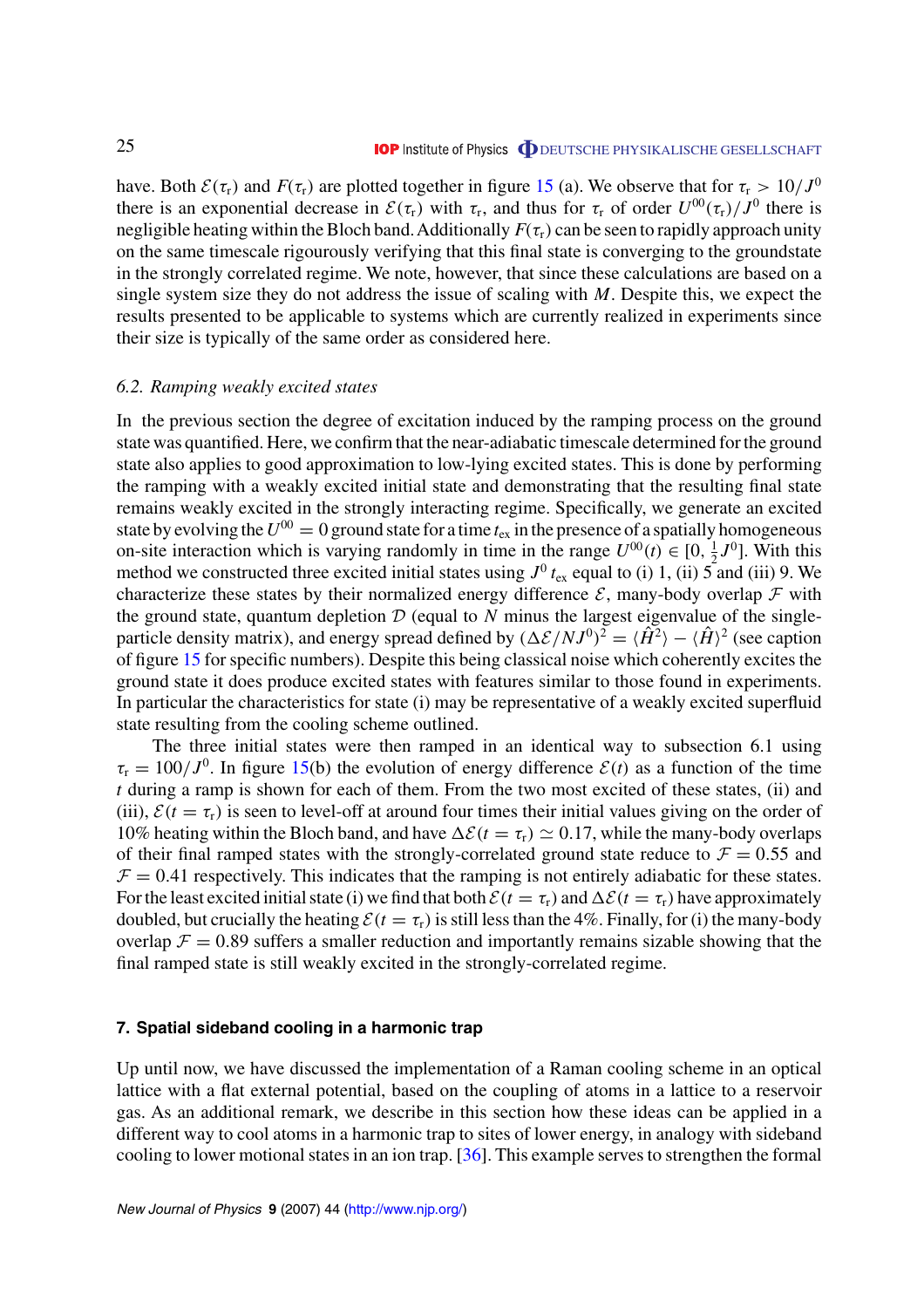# <span id="page-25-0"></span> $26$  **IOP** Institute of Physics  $\Phi$  DEUTSCHE PHYSIKALISCHE GESELLSCHAFT



**Figure 16.** (a) Techniques involving spontentous creation of excitions in the reservoir can also be used to cool fermions in an external trapping potential to sites of lower energy, compacting them so that in the centre of the trap we observe unit occupancy. (b) Atoms are excited to the first excited motional level in each well by a Raman transition (with two-photon Rabi frequency  $\Omega$ ) detuned to energies below resonance with the excited state. Atoms can then tunnel to neighbouring sites with tunnelling rate  $J^1$ , and can decay back to the ground motional state by interaction with the external reservoir gas. The dashed arrows show the effective result of the two-step excitation and tunnelling process, and we see that transitions to sites of lower energy are favoured because these are closer to resonance. (c) Results for a single particle being cooled in this manner: plot of the mean position of the atom in a single quantum trajectory as a function of time, beginning with an atom displaced 12 sites from the centre of a harmonic potential,  $\epsilon_i = 0.25j^2 J^1$  (solid line), and root-mean-square displacement of the atom from the centre of the trap, averaged over an initial uniform distribution between sites  $j = -15$  and  $j = 15$  (dashed line). Parameters used:  $\Omega = J^1$ ,  $\Gamma = 2J^1$ ,  $\delta = -4J^1$ .

analogies between open quantum systems encountered in quantum optics, and systems of atoms in optical lattices coupled to a phonon bath. It can also be applied in the context of preparation of a quantum register with fermions  $[40, 52]$  $[40, 52]$  $[40, 52]$ , in this case compacting the cloud of atoms as they collect in the centre of the trap, at the sites of lower energy [see figure 16 (a)]. Here, we outline how single atoms can be cooled to sites of lower energy, and then briefly discuss the application to many fermions.

We consider the same set-up discussed in section 1, with an identical Hamiltonian, equation [\(12](#page-9-0)), except that here we impose an additional external trapping potential (normally a harmonic trap),  $\hat{H}_{\rm E} = \sum_i \epsilon_i \hat{n}_i$ , where  $\hat{n}_i$  is the number operator on site *i*. In this scheme, Raman coupling of atoms from the ground motional state in each lattice site to the excited motional state is not pulsed, but continuously switched on. The interaction with the external reservoir gas *b*, giving rise to the master equation [\(30](#page-13-0)) is also identical, and is also continuously switched on, giving rise to onsite decay. We assume here that the lattice depth is large, so that we are in a limit where collective processes (analogous to superradiance and subradiance in phonon emission) can be neglected (see subsection 3.3).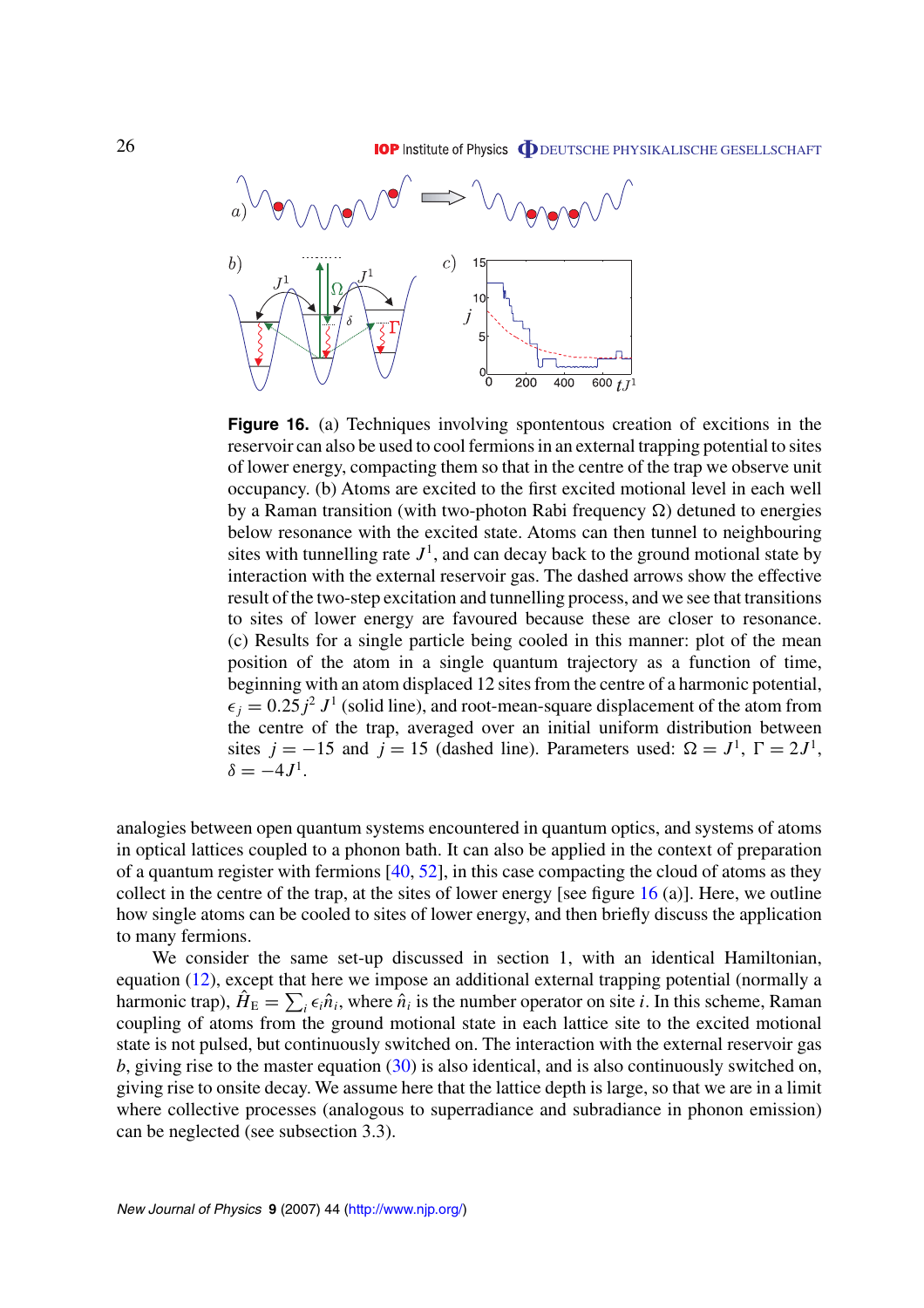The basic concept of this process is shown in figure  $16(b)$  $16(b)$ . We choose the detuning of the Raman excitation so that it is below resonance with the excited motional level. If the atom subsequently tunnels (with amplitude  $J<sup>1</sup>$ ) to a neighbouring lattice site, and then undergoes a decay, it can be transferred to neighbouring lattice sites. (Note that tunnelling in the lowest band  $J^0 \ll J^1$ , and is further suppressed by the potential offset between the lattice sites, due to which tunnelling in the lowest band is no longer a resonant process.) Transfer to sites of lower energy is favoured, however, because of our choice of detuning for the Raman excitation. In figure [16](#page-25-0)(b), dashed arrows indicate an effective two-step process including the Raman excitation and tunnelling to neighbouring sites. We note that this process can be made resonant for a site of lower energy, whilst far detuned from a site of higher energy.

This is similar to the concept of sideband cooling in ion traps. There, the goal is to cool the motional state of an atom in a single trap, by coupling to states in which the electronic state is excited, but the motional state is reduced by one quantum (this is called the red sideband). We can draw a figure analogous to figure  $16(b)$  $16(b)$ , so that in comparison with sideband cooling, we have replaced excited and ground electronic states with excited and ground motional states in each well, and the coupling to lower motional states in sideband cooling is replaced by coupling to neighbouring sites of lower energy. In ion traps the goal is to cool an ion to the lowest motional state, whereas in this proposal, sideband cooling leads to a spatial redistribution of atoms towards the centre of the harmonic trap.

In analogy with sideband cooling, the cooling steps in this scheme (coupling to sites of lower energy) will more strongly dominate heating steps (coupling to sites of higher energy) when the energy offset between the sites is made larger, and when the detuning  $\delta \sim -\epsilon$ , where  $\epsilon$  is the energy offset between sites. Note that in a harmonic trapping potential, where the potential difference between neighbouring sites varies, the implementation should involve a sweep in the detuning, making the cooling more efficient in different parts of the trap as a function of time.

In figure  $16(c)$  $16(c)$ , we plot example results for a single atom being cooled in a harmonic trapping potential, obtained from Monte Carlo wavefunction simulations. The solid line in the figure shows the mean position of the atom as a function of time for a single quantum trajectory, which illustrates the cooling and heating transitions as the atom moves closer to and further from the centre of the trap respectively. We also show the root-mean-square displacement from the centre of the trap [i.e.,  $\sqrt{\langle (\sum_j j^2 \hat{n}_j)/M \rangle}$ ] when we begin with a uniform distribution for the initial position. The finite final temperature is determined by competition between heating and cooling steps, as is clearly illustrated by the transitions in the example trajectory.

This method can be simply extended to fermions, where double occupation of the ground motional state in any lattice site is prevented by Pauli blocking. For this case it is possible to derive a QBME in analogy to that in section 5, and to simulate these equations. Compaction of the fermions into the centre of the trap is observed, producing a quantum register with one fermion on each lattice site [\[53](#page-31-0)]. An additional step will, in general, be required to remove any remaining atoms from the upper motional level at the end of the cooling process. In the present form, this scheme is not well suited for bosons, as it would be difficult to prevent many atoms from collecting on a single site, even in the presence of interactions. However, the existence of this analogy is again a strong demonstration that ideas from quantum optics can be used in the context of this new type of open quantum system, an idea that has many possibilities for future exploration.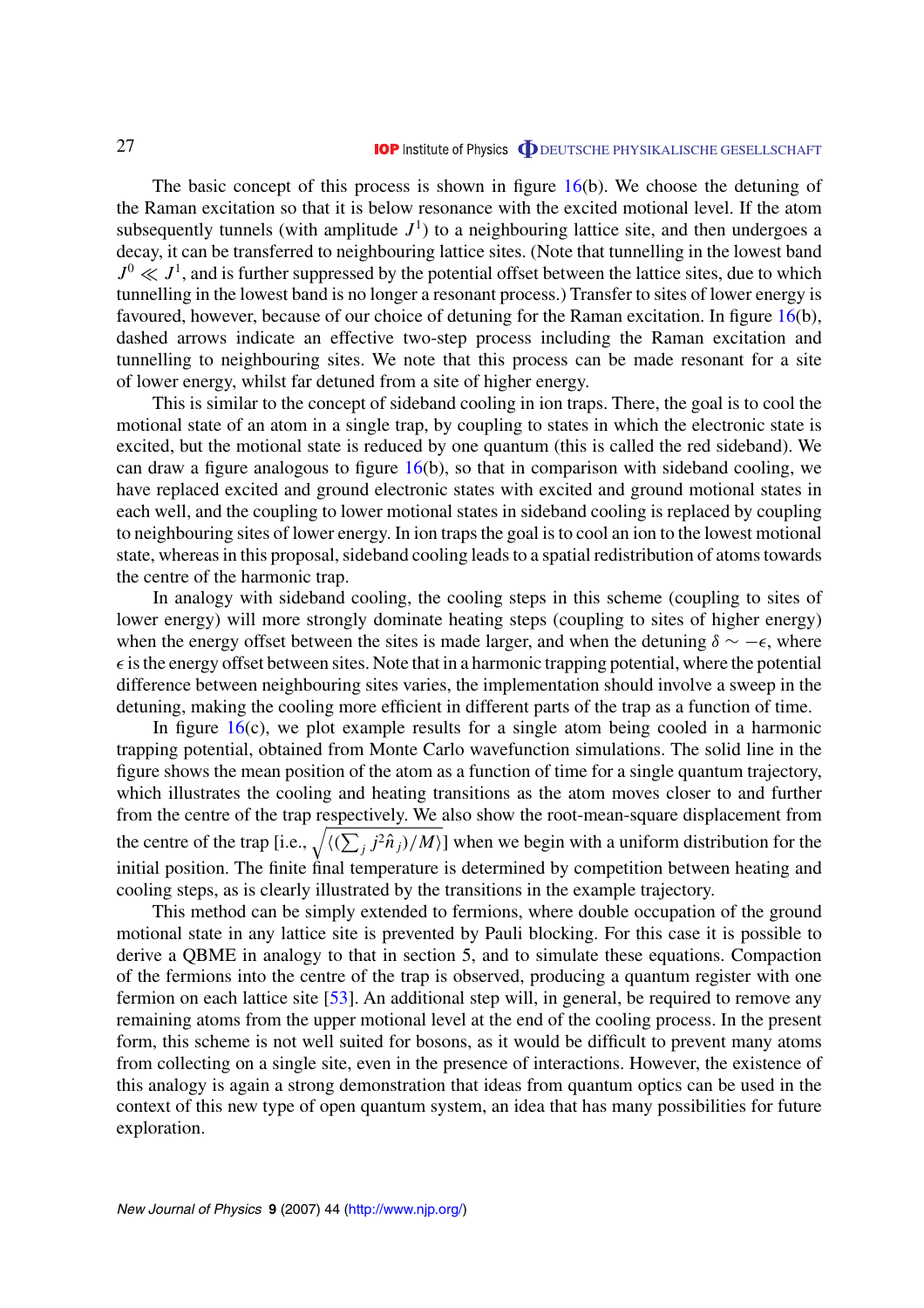## <span id="page-27-0"></span>**8. Conclusions**

We have analysed a new cooling scheme based on ideas borrowed from sub-recoil Raman cooling schemes, but where these ideas are now placed in the context of a new form of open quantum system, where atoms in an optical lattice are coupled to a BEC reservoir. In our case, this setup provides laser assisted sympathetic cooling, in which the final temperature of atoms in the lattice is not limited by the temperature of the reservoir. This is motivated by the practical requirement of achieving low temperatures in an optical lattice, which is important for simulation of many strongly correlated quantum systems. Our scheme indeed provides a possibility to achieve low temperatures, and from our model we predict that temperatures a small fraction of the Bloch band width can be achieved in this way.

Equally importantly, however, this study opens questions and possibilities on the implementation of open quantum systems in this new context. Here, we have demonstrated how ideas from quantum optics can be applied in a many-body system where we have strong control over many parameters, especially interactions between atoms, and thus our system–reservoir coupling. The possibility exists to extend these ideas to different types of dissipative Hubbard models, and quantum reservoir engineering more generally. These ideas could be used both in the context of state preparation and assist the engineering of new models with systems of many atoms in optical lattices.

In the opposite direction, such open quantum systems also offer possibilities for investigating effects that are of fundamental interest in quantum optics, here in parameter regimes that can be very different from regular quantum optics experiments. One example that is clear in the current context would be the possibility to study the analogue of superradiant or subradiant decay, using the lattice and BEC parameters to engineer the wavelength of the excitations created in the BEC, and therefore the strength of these effects.

#### **Acknowledgments**

This study was supported by OLAQUI. Work in Innsbruck was supported by the Austrian Science Foundation, the SCALA network IST-15714, and the Institute for Quantum Information; and work in Oxford by EPSRC project EP/C51933/1.

#### **Appendix A. Adiabatic elimination of the excited state**

In this appendix we will show how the Raman coupling as given in equation  $(12)$  $(12)$  can be derived from equation ([10\)](#page-8-0) for large detuning  $\Delta \gg \omega$ ,  $\varepsilon_q^{\alpha}$ ,  $\Omega$  of the two lasers from the excited state and for a 1D optical lattice. Starting point are the Heisenberg equations of motion for the field operators for the lattice atoms in ground and excited state,

$$
\dot{\hat{\psi}}_a(x,t) = -i\frac{\Omega_t(x)}{2}\hat{\psi}_e(x,t),
$$
\n
$$
\dot{\hat{\psi}}_e(x,t) = -i\frac{\Omega_t^*(x)}{2}\hat{\psi}_a(x,t) + i\Delta \hat{\psi}_e(x,t),
$$
\n(A.1)

where we have introduced

$$
\Omega_t(x) = \Omega_1(x, t) + e^{-i\delta t} \Omega_2(x, t).
$$
\n(A.2)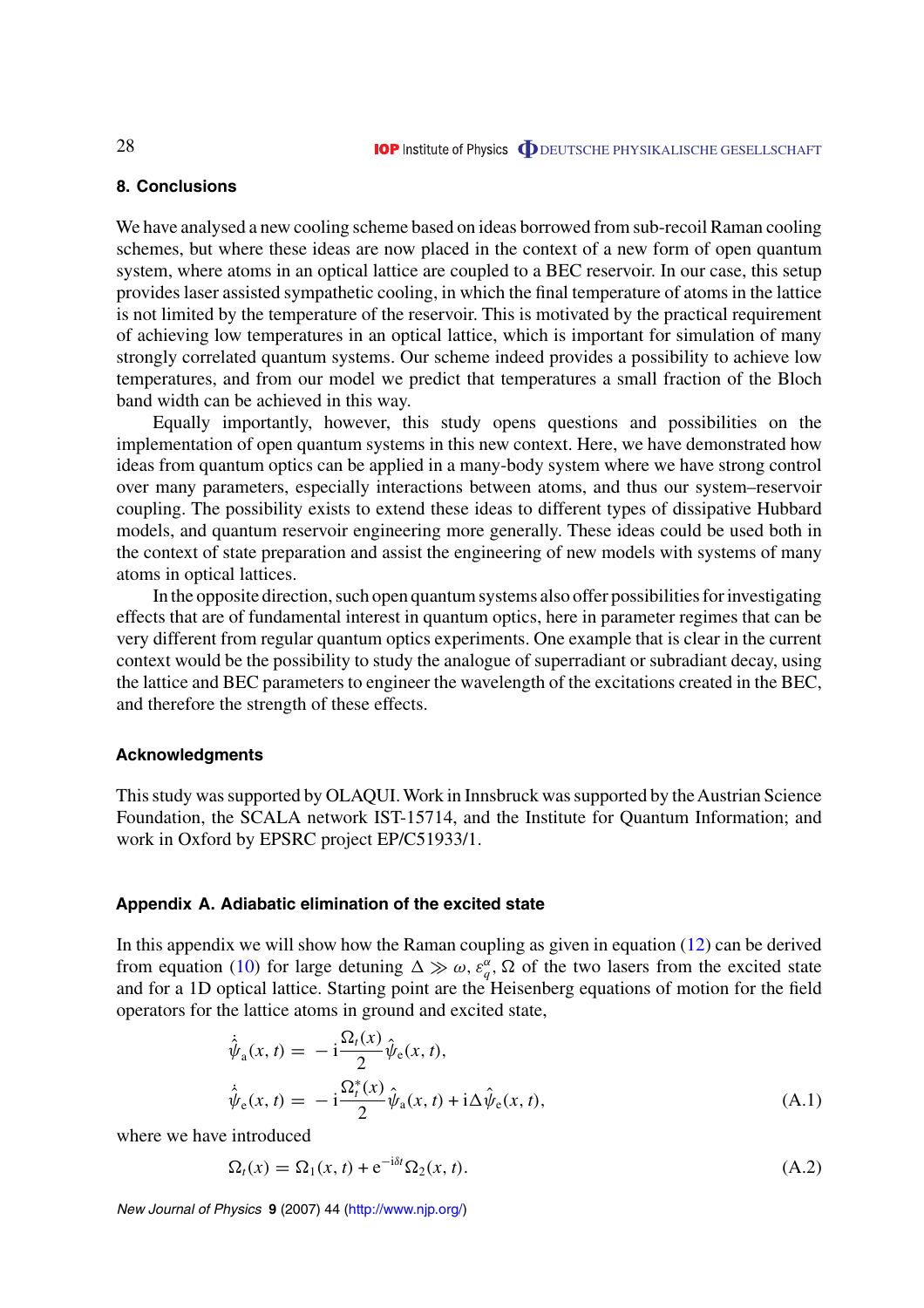<span id="page-28-0"></span>Formal integration of equation [\(A.1](#page-27-0)) yields

$$
\hat{\psi}_{e}(x,t) = -\frac{i}{2} \int_0^t ds \, \Omega_s^*(x) e^{i\Delta(t-s)} \hat{\psi}_a(x,s), \tag{A.3}
$$

where we have assumed  $\hat{\psi}_e(x, 0) = 0$  and  $\Omega_{t<0} = 0$ . Expanding the field operators in terms of Bloch wavefunctions gives

$$
\hat{\psi}_a(x,s) \approx \sum_{q,\alpha} \phi_q^{\alpha}(x) e^{i(2\varepsilon_q^{\alpha} - \omega_\alpha)(t-s)} \hat{A}_q^{\alpha}(t),
$$
\n(A.4)

and inserting this into equation  $(A.3)$  we find

$$
\hat{\psi}_e(x,t) = \sum_{q,\alpha} \phi_q^{\alpha}(x) \left[ \frac{1}{\Delta + 2\varepsilon_q^{\alpha} - \omega_\alpha} \frac{\Omega_1^*(x,t)}{2} + \frac{e^{i\delta t}}{\Delta + 2\varepsilon_q^{\alpha} - \omega_\alpha + \delta} \frac{\Omega_2^*(x,t)}{2} \right] \hat{A}_q^{\alpha}(t),\tag{A.5}
$$

after integrating the resulting equation, and assuming  $\Omega_1(t)$ ,  $\Omega_2(t)$  and  $A_q^{\alpha}(t)$  to be slowly varying on the timescale  $1/\Delta$ .

As the detuning  $\Delta$  of the two Raman lasers from the excited state is the largest frequency, i.e.,  $\Delta \gg \omega_{\alpha}$ ,  $\delta$ ,  $\varepsilon_{q}^{\alpha}$ , we can neglect all terms rotating with  $\Delta$ , and thus

$$
\hat{\psi}_e(x,t) \approx \sum_{q,\alpha} \phi_q^{\alpha}(x) \left[ \frac{\Omega_1^*(x,t)}{2\Delta} + \frac{\Omega_2^*(x,t)e^{i\delta t}}{2\Delta} \right] \hat{A}_q^{\alpha}(t).
$$
\n(A.6)

Inserting into the Heisenberg equations [\(A.1](#page-27-0)) we can then read off the effective lattice Hamiltonian in an interaction picture with respect to  $H_0$  as

$$
\hat{H}_{a} = \sum_{q,\alpha} \left( \frac{|\Omega_{1}|^{2} + |\Omega_{2}|^{2}}{4\Delta} (\hat{A}_{q}^{\alpha})^{\dagger} \hat{A}_{q}^{\alpha} \right) + \frac{\Omega}{2} \sum_{q,\alpha,\alpha'} R_{\alpha,\alpha'}(\delta q)
$$
\n
$$
\times \left( e^{i(2\varepsilon_{q+\delta q}^{\alpha} - 2\varepsilon_{q}^{\alpha} + \omega_{\alpha} - \omega_{\alpha'} + \delta)t} + e^{i(2\varepsilon_{q+\delta q}^{\alpha} - 2\varepsilon_{q}^{\alpha} + \omega_{\alpha} - \omega_{\alpha'} - \delta t} \right) (\hat{A}_{q}^{\alpha})^{\dagger} \hat{A}_{q+k,\alpha'}.
$$
\n(A.7)

Here, we have assumed two running wave Raman lasers with relative momentum*δq* and neglected the overlap of Wannier functions in different lattice sites. Transforming back to the Schrödinger picture with respect to the lattice and only taking into account the lowest two Bloch bands we obtain the Hamiltonian as given in equation ([12\)](#page-9-0).

#### **Appendix B. Derivation of the master equation**

In this section, we will derive the master equation for the reduced system density operator  $\hat{\rho}$ for the decay of lattice atoms from the first excited Bloch band back to the lowest band as given in equation ([30\)](#page-13-0). As described above, the BEC can be treated as a (3D)  $T = 0$  reservoir, and the Born–Markov master equation in the interaction picture is given by [\[44](#page-31-0)]

$$
\dot{\hat{\rho}}(t) = -\mathrm{Tr}_{\mathrm{R}}\left\{\int_0^t \mathrm{d}t' \bigg[H_{\mathrm{int}}(t), [H_{\mathrm{int}}(t'), \hat{\rho}(t) \otimes \hat{\rho}_{\mathrm{R}}]\bigg]\right\},\tag{B.1}
$$

where  $\hat{\rho}_R$  is the density operator for the BEC reservoir, and Tr<sub>R</sub> { } denotes the trace over the reservoir states. In a standard way we change to the variable  $\tau \equiv t - t'$  and extend the integration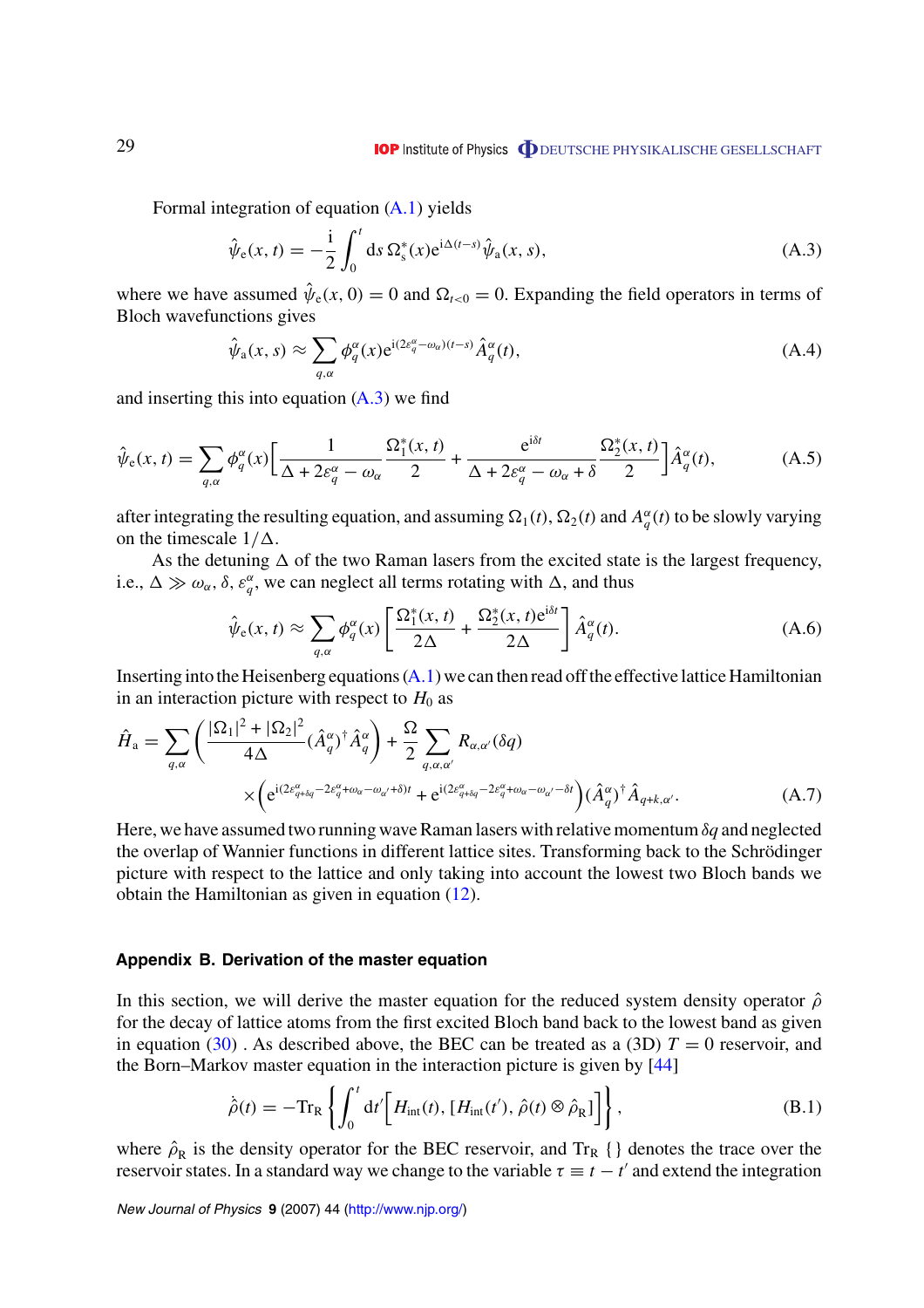<span id="page-29-0"></span>to  $\tau \in [0, \infty)$ , assuming the correlation time in the BEC to be much shorter than typical system time scales. Furthermore, we use  $\int_0^\infty dt \, e^{i(\varepsilon - \varepsilon_0)t} = \pi \delta(\varepsilon - \varepsilon_0)$  and

$$
\langle \hat{b}_{\mathbf{k}} \hat{b}_{\mathbf{k}'}^{\dagger} \rangle = \delta_{\mathbf{k}, \mathbf{k}'}, \quad \langle \hat{b}_{\mathbf{k}}^{\dagger} \hat{b}_{\mathbf{k}'} \rangle = 0, \tag{B.2}
$$

for an effective  $T = 0$  reservoir. In the rotating wave approximation (i.e., neglecting terms rotating with frequencies  $\omega$ ) we then find

$$
\dot{\hat{\rho}} \approx \pi g_{ab}^2 \frac{\hat{\rho}_b}{V} \sum_{\mathbf{k}} \left| \int d^3x \, w_1(\mathbf{x}) w_0(\mathbf{x}) e^{i\mathbf{k}\mathbf{x}} \right|^2 \delta(\omega - E_{\mathbf{k}}) (2\hat{c}_{\mathbf{k}} \hat{\rho} \hat{c}_{\mathbf{k}}^\dagger - \hat{c}_{\mathbf{k}}^\dagger \hat{c}_{\mathbf{k}} \hat{\rho} - \hat{\rho} \hat{c}_{\mathbf{k}}^\dagger \hat{c}_{\mathbf{k}}), \tag{B.3}
$$

where we have furthermore utilized  $J^0$ ,  $|J^1| \ll \omega$  and neglected the terms involving the band structure in the *δ* function. Note that we have also neglected the energy shift terms resulting from principal value integrals in this derivation. The energy shifts resulting from two atoms immersed in a 3D reservoir have been computed to be very small [[54\]](#page-31-0).

In order to specialize to a 1D optical lattice in the 3D reservoir we convert the sum in equation (B.3) into an integral in spherical coordinates, and integrate over |**k**| (which is fixed by energy conservation) and the azimuthal angle. For a 1D lattice we then obtain

$$
\dot{\hat{\rho}} = \sum_{k} \frac{\Gamma_k}{2} (2\hat{c}_k \hat{\rho} \hat{c}_k^{\dagger} - \hat{c}_k^{\dagger} \hat{c}_k \hat{\rho} - \hat{\rho} \hat{c}_k^{\dagger} \hat{c}_k),
$$
\n(B.4)

after converting the integral over the polar angle back to a sum over the momentum in the *x*-direction, where  $\Gamma_k$  is given by equation ([32\)](#page-13-0) in harmonic oscillator approximation.

We can also rewrite the master equation in terms of position space operators,  $a_i^{\alpha}$  =  $(1/\sqrt{M}) \sum_{q} \exp(iqx_i)A_q^{\alpha}$ . Defining  $\tilde{c}_i = (a_j^0)^{\dagger}a_j^1$  we obtain

$$
\dot{\rho} = \sum_{k} \frac{\Gamma_k}{2} \sum_{i \neq j} (2 \tilde{c}_i \rho \tilde{c}_j^{\dagger} - \tilde{c}_i^{\dagger} \tilde{c}_j \rho - \rho \tilde{c}_i^{\dagger} \tilde{c}_j) e^{-ik(x_i - x_j)} + \sum_{k} \frac{\Gamma_k}{2} \sum_{i} (2 \tilde{c}_i \rho \tilde{c}_i^{\dagger} - \tilde{c}_i^{\dagger} \tilde{c}_i \rho - \rho \tilde{c}_i^{\dagger} \tilde{c}_i).
$$
\n(B.5)

When  $kd \gg 2\pi$ , the terms in the sum over  $i \neq j$  decay very rapidly with  $|i - j|$ , as is shown in [[40\]](#page-31-0) for the same master equation with a fermionic reservoir. In this limit, collective effects of decay involving atoms on different lattice sites can be neglected (i.e., there are no superradiant or subradiant effects). See the discussion in subsection 3.3 for more details.

### **Appendix C. Derivation of the QBME**

In this section, we will derive the QBME, equation [\(39\)](#page-19-0) which we use to analyse the dissipative coupling of lattice atoms to the BEC reservoir in the case of many non-interacting bosons and fermions, as presented in section 5. The QBME is an equation for the diagonal elements  $w_m = \langle m|\hat{\rho}|m\rangle$  of the system density operator  $\hat{\rho}$  and can be derived from the master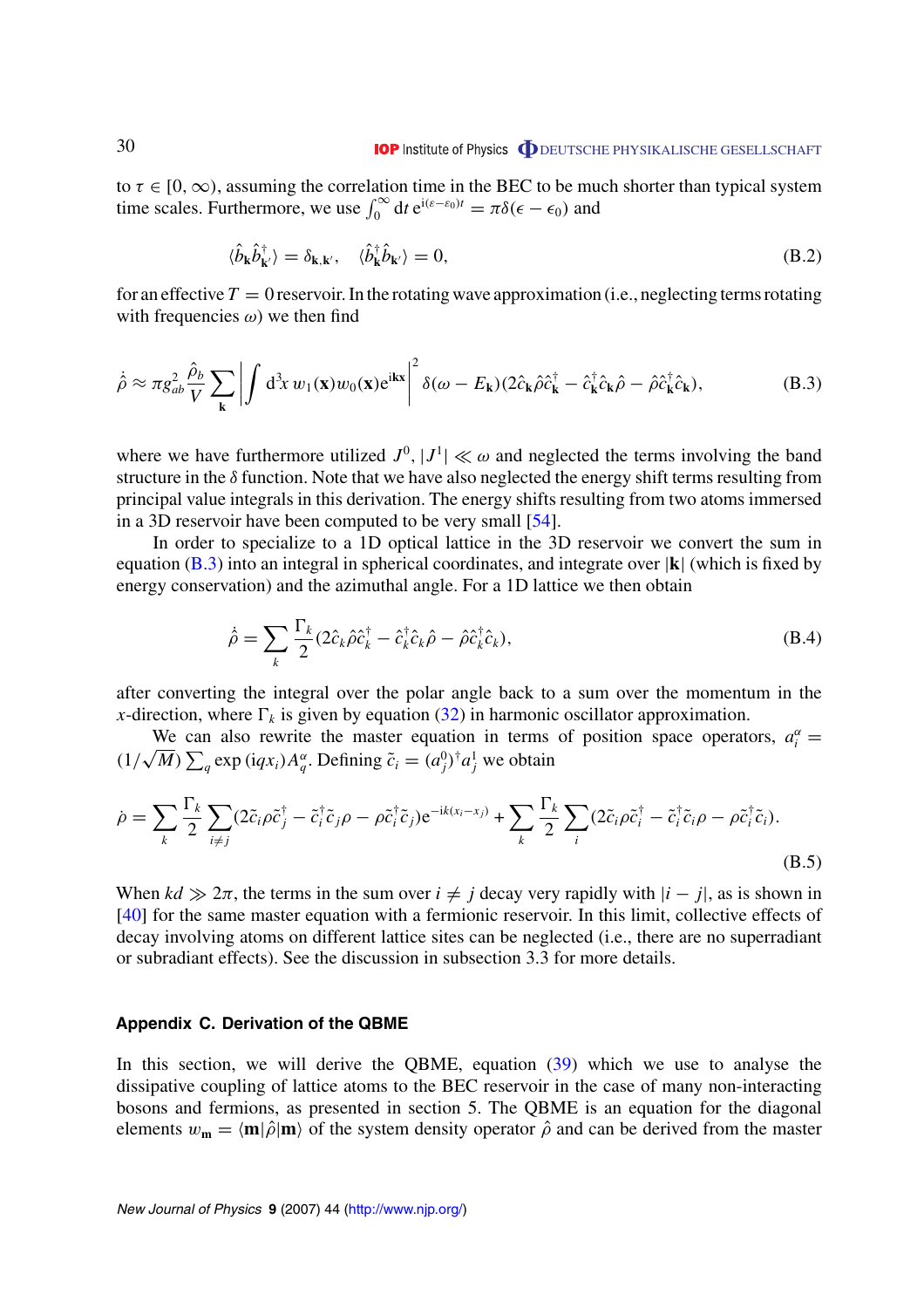#### <span id="page-30-0"></span>equation [\(30](#page-13-0)). We project on the diagonal elements of the density operator and find

$$
\dot{w}_{\mathbf{m}} = \sum_{k} \frac{\Gamma_{k}}{2} \sum_{\mathbf{n}, q, q'} \left\langle 2 \left\langle \mathbf{m} \right| (A_{q-k}^{0})^{\dagger} A_{q}^{1} | \mathbf{n} \right\rangle \langle \mathbf{n} | (A_{q'}^{1})^{\dagger} A_{q'-k}^{0} | \mathbf{m} \rangle w_{\mathbf{n}} \right. \tag{C.1}
$$

$$
-\langle \mathbf{m} | (A_q^1)^{\dagger} A_{q-k}^0 (A_{q'-k}^0)^{\dagger} A_{q'}^1 | \mathbf{n} \rangle \langle \mathbf{n} | \mathbf{m} \rangle w_{\mathbf{n}} \qquad (C.2)
$$

$$
-w_{\mathbf{n}} \langle \mathbf{m} | \mathbf{n} \rangle \langle \mathbf{n} | (A_q^1)^{\dagger} A_{q-k}^0 (A_{q'-k}^0)^{\dagger} A_{q'}^1 | \mathbf{m} \rangle \bigg).
$$
 (C.3)

The expectation values in the first part  $(C.1)$  of this equation can be calculated as

$$
\langle \mathbf{n} | (A_{q'}^1)^{\dagger} A_{q'-k}^0 | \mathbf{m} \rangle = \sqrt{m_{q'-k}^0} \sqrt{1 \pm m_{q'}^1} \delta_{\mathbf{m}, \mathbf{n} + \mathbf{e}_{q'-k,q'}},
$$
  
\n
$$
\langle \mathbf{m} | (A_{q-k}^0)^{\dagger} A_q^1 | \mathbf{n} \rangle = \sqrt{m_{q-k}^0} \sqrt{1 \pm m_q^1} \delta_{\mathbf{m}, \mathbf{n} + \mathbf{e}_{q-k,q}},
$$
\n(C.4)

where the upper (lower) signs are for bosons (fermions), the product of the two  $\delta$  functions appearing in these expressions can be evaluated as  $\delta_{m,n+e_{q'-k,q}}\delta_{m,n+e_{q-k,q}} = \delta_{m,n+e_{q-k,q}}\delta_{q,q'}$ . For the second and third line  $(C.2)$  and  $(C.3)$  we find the identical expressions

$$
\langle \mathbf{m} | (A_q^1)^{\dagger} A_{q-k}^0 (A_{q'-k}^0)^{\dagger} A_{q'}^1 | \mathbf{n} \rangle \langle \mathbf{n} | \mathbf{m} \rangle = m_q^1 (1 \pm m_{q-k}^0) \delta_{q,q'} \delta_{\mathbf{m},\mathbf{n}}.
$$
 (C.5)

Thus we can perform the sums over  $q'$  and **n** and end up with the QBME

$$
\dot{w}_{\mathbf{m}} = \sum_{k,q} \Gamma_k \left[ m_{q-k}^0 (1 \pm m_q^1) w_{\mathbf{m}'} - m_q^1 (1 \pm m_{q-k}^0) w_{\mathbf{m}} \right],\tag{C.6}
$$

with  $\mathbf{m}' = \mathbf{m} - \mathbf{e}_{q-k,q}$ .

#### **References**

- [1] Metcalf H J and van der Straten P 1999 *Laser cooling and Trapping* (New York: Springer)
- [2] Chu S 1998 *Rev. Mod. Phys.* **70** [685](http://dx.doi.org/10.1103/RevModPhys.70.685)
- [3] Cohen-Tannoudji C N 1998 *Rev. Mod. Phys.* **70** [707](http://dx.doi.org/10.1103/RevModPhys.70.707)
- [4] Phillips W D 1998 *Rev. Mod. Phys.* **70** [721](http://dx.doi.org/10.1103/RevModPhys.70.721)
- [5] 2002 *Nature* **416**
- [6] Pitaevskii L and Stringari S 2003 *Bose-Einstein Condensation* (Oxford: Oxford University Press)
- [7] Pethick C J and Smith H 2002 *Bose-Einstein Condensation in Dilute Gases* (Cambridge: Cambridge University Press)
- [8] DeMarco B and Jin D S 1999 *Science* **285** [1703](http://dx.doi.org/10.1126/science.285.5434.1703)
- [9] Roati G, Riboli F, Modugno G and Inguscio M 2002 *Phys. Rev. Lett.* **89** [150403](http://dx.doi.org/10.1103/PhysRevLett.89.150403)
- [10] Kinast J, Hemmer S L, Gehm M E, Turlapov A and Thomas J E 2004 *Phys. Rev. Lett.* **92** [150402](http://dx.doi.org/10.1103/PhysRevLett.92.150402)
- [11] Strecker K E, Partridge G B and Hulet R G 2003 *Phys. Rev. Lett.* **91** [080406](http://dx.doi.org/10.1103/PhysRevLett.91.080406)
- [12] Greiner M, Regal C A and Jin D S 2003 *Nature* **[426](http://dx.doi.org/10.1038/nature02199)** 537
- [13] Jochim S, Bartenstein M, Altmeyer A, Hendl G, Riedl S, Chin C, Hecker Denschlag J and Grimm R 2003 *Science* **302** [2101](http://dx.doi.org/10.1126/science.1093280)